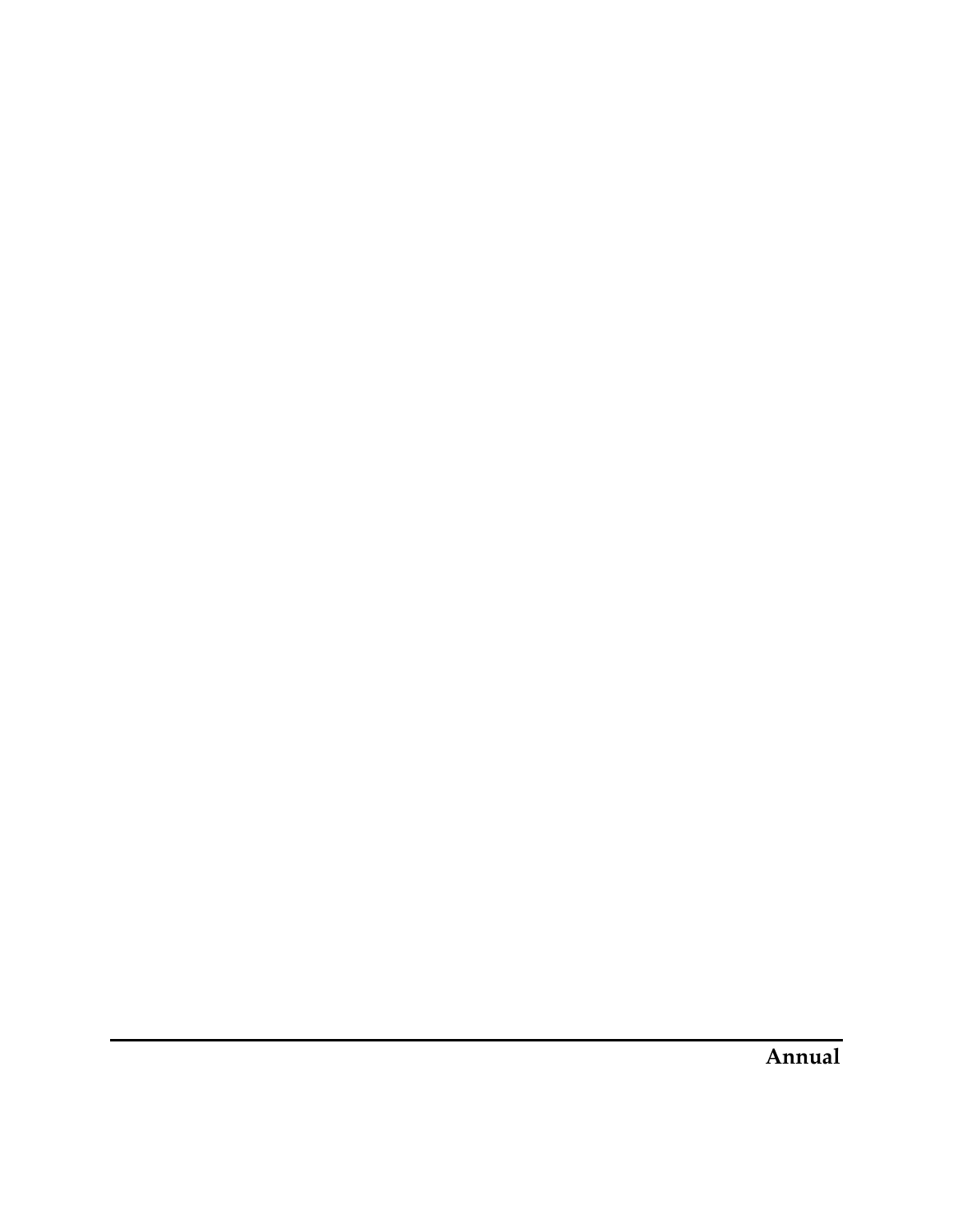# **Whole Foods Malibu**

#### **South Coast Air Basin, Annual**

# **1.0 Project Characteristics**

# **1.1 Land Usage**

| Land Uses                | Size   | <b>Metric</b> | Lot Acreage | Floor Surface Area | Population     |
|--------------------------|--------|---------------|-------------|--------------------|----------------|
| Parking Lot<br>.         | 220.00 | Space         | 98.⊧        | 88,000.00          | -------------- |
| Regional Shopping Center | 38.50  |               | 0.88        | 38,500.00          |                |

### **1.2 Other Project Characteristics**

| <b>Urbanization</b>               | Urban                      | Wind Speed (m/s)                  | 2.2   | <b>Precipitation Freg (Days)</b>        | 31    |
|-----------------------------------|----------------------------|-----------------------------------|-------|-----------------------------------------|-------|
| <b>Climate Zone</b>               | 8                          |                                   |       | <b>Operational Year</b>                 | 2018  |
| <b>Utility Company</b>            | Southern California Edison |                                   |       |                                         |       |
| <b>CO2 Intensity</b><br>(lb/MWhr) | 630.89                     | <b>CH4 Intensity</b><br>(lb/MWhr) | 0.029 | N <sub>2</sub> O Intensity<br>(lb/MWhr) | 0.006 |

# **1.3 User Entered Comments & Non-Default Data**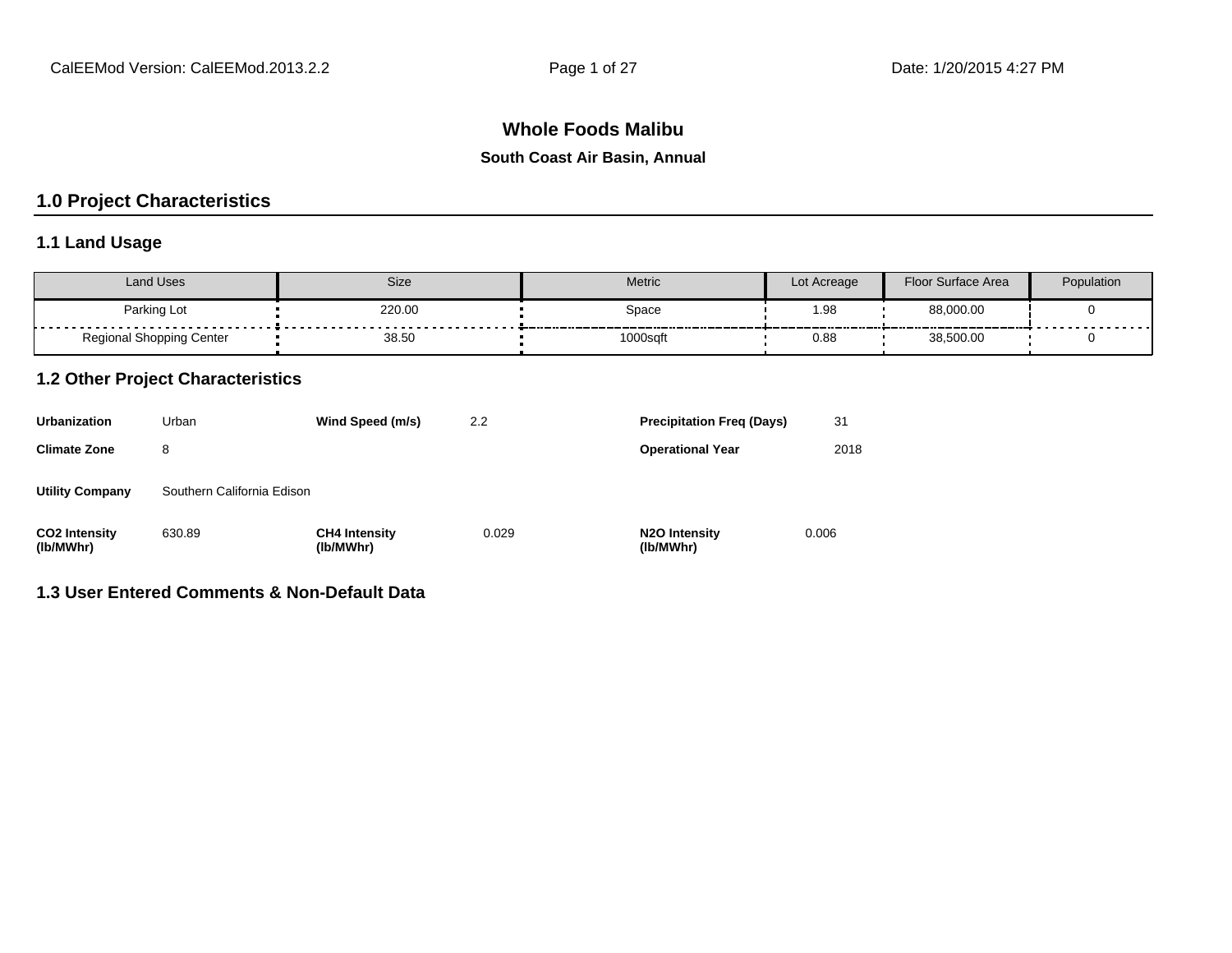Project Characteristics - 2018 occupancy

Land Use - 38,500 sqft shopping center and 220 space parking lot.

Construction Phase - Grading: 10/1/16-11/16/16 Constr: 11/17/16-12/1/17 Paving: 11/17/16-12/5/16 Coating: 10/24/17-12/1/17

Grading - 5,251 cy of fill imported, 5.88 acres

Construction Off-road Equipment Mitigation - Assume 3x watering per day.

Area Mitigation -

Energy Mitigation -

Water Mitigation -

Waste Mitigation -

Energy Use -

| <b>Table Name</b>         | <b>Column Name</b> | Default Value | New Value  |
|---------------------------|--------------------|---------------|------------|
| tblConstructionPhase      | NumDays            | 10.00         | 29.00      |
| tblConstructionPhase      | <b>NumDays</b>     | 220.00        | 272.00     |
| tblConstructionPhase      | NumDays            | 6.00          | 33.00      |
| tblConstructionPhase      | NumDays            | 10.00         | 13.00      |
| tblConstructionPhase      | PhaseEndDate       | 1/13/2017     | 12/1/2017  |
| tblConstructionPhase      | PhaseEndDate       | 12/20/2017    | 12/5/2016  |
| tblConstructionPhase      | PhaseStartDate     | 12/6/2016     | 10/24/2017 |
| tblConstructionPhase      | PhaseStartDate     | 12/2/2017     | 11/17/2016 |
| tblGrading                | AcresOfGrading     | 16.50         | 5.88       |
| tblGrading                | MaterialImported   | 0.00          | 5,251.00   |
| tblProjectCharacteristics | OperationalYear    | 2014          | 2018       |

# **2.0 Emissions Summary**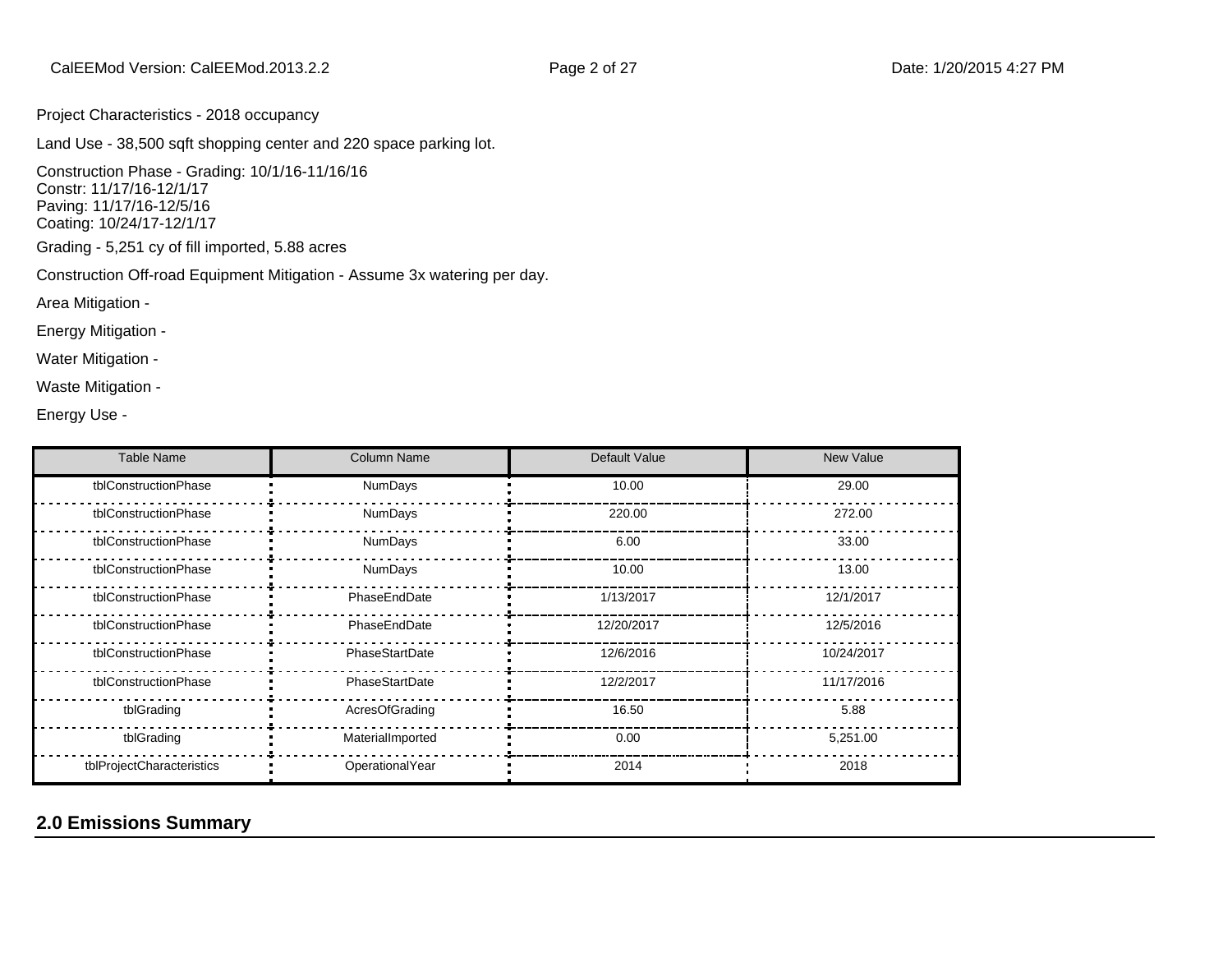## **2.1 Overall Construction**

## **Unmitigated Construction**

|              | <b>ROG</b> | <b>NO<sub>x</sub></b> | <b>CO</b> | SO <sub>2</sub> | Fugitive<br><b>PM10</b> | Exhaust<br><b>PM10</b> | <b>PM10</b><br>Total | Fugitive<br><b>PM2.5</b> | Exhaust<br>PM2.5 | PM2.5<br>Total |        | Bio- CO2   NBio- CO2   Total CO2          |          | CH <sub>4</sub> | <b>N2O</b> | CO <sub>2e</sub> |
|--------------|------------|-----------------------|-----------|-----------------|-------------------------|------------------------|----------------------|--------------------------|------------------|----------------|--------|-------------------------------------------|----------|-----------------|------------|------------------|
| Year         |            |                       |           |                 | tons/yr                 |                        |                      |                          |                  |                |        |                                           | MT/yr    |                 |            |                  |
| 2016         | 0.1335<br> | 1.1371                | 0.8455    | 1.3100e-<br>003 | 0.1220                  | 0.0628                 | 0.1848               | 0.0602                   | 0.0588           | 0.1190         | 0.0000 | $\cdot$ 116.3090 $\cdot$ 116.3090 $\cdot$ |          | 0.0215          | 0.0000     | $\cdot$ 116.7598 |
| 2017         | 0.9230     | 3.0149                | 2.5883    | 4.3900e-<br>003 | 0.0816                  | 0.1817                 | 0.2633               | 0.0220                   | 0.1739           | 0.1959         | 0.0000 | 366.3344 366.3344                         |          | 0.0603          | 0.0000     | 367.6009         |
| <b>Total</b> | 1.0565     | 4.1521                | 3.4338    | 5.7000e-<br>003 | 0.2036                  | 0.2445                 | 0.4481               | 0.0822                   | 0.2327           | 0.3149         | 0.0000 | 482.6434                                  | 482.6434 | 0.0818          | 0.0000     | 484.3607         |

### **Mitigated Construction**

|                             | <b>ROG</b>   | <b>NO<sub>x</sub></b> | <sub>CO</sub> | SO <sub>2</sub> | Fugitive<br><b>PM10</b>        | Exhaust<br><b>PM10</b>        | <b>PM10</b><br>Total        | Fugitive<br>PM2.5               | Exhaust<br>PM2.5               | PM2.5<br>Total               |                                 |                          | Bio- CO2 NBio- CO2 Total CO2 | CH <sub>4</sub> | <b>N2O</b> | CO <sub>2e</sub> |
|-----------------------------|--------------|-----------------------|---------------|-----------------|--------------------------------|-------------------------------|-----------------------------|---------------------------------|--------------------------------|------------------------------|---------------------------------|--------------------------|------------------------------|-----------------|------------|------------------|
| Year                        |              |                       |               |                 |                                | tons/yr                       |                             |                                 |                                |                              |                                 |                          |                              | MT/yr           |            |                  |
| 2016                        | 0.1335<br>., | 1.1371                | 0.8455        | 1.3100e-<br>003 | 0.0593                         | 0.0628                        | 0.1221                      | 0.0266                          | 0.0588                         | 0.0854                       | 0.0000                          | $\cdot$ 116.3089 $\cdot$ | 116.3089                     | 0.0215          | 0.0000     | .116.7597        |
| 2017                        | 0.9230<br>   | 3.0149                | 2.5883        | 4.3900e<br>003  | 0.0816                         | 0.1817                        | 0.2633                      | 0.0220                          | 0.1739                         | 0.1959                       | 0.0000                          | .366.3341                | .366.3341                    | 0.0603          | 0.0000     | 367.6006         |
| <b>Total</b>                | 1.0565       | 4.1521                | 3.4338        | 5.7000e-<br>003 | 0.1409                         | 0.2445                        | 0.3854                      | 0.0486                          | 0.2327                         | 0.2813                       | 0.0000                          | 482.6430                 | 482.6430                     | 0.0818          | 0.0000     | 484.3603         |
|                             | <b>ROG</b>   | <b>NO<sub>x</sub></b> | <b>CO</b>     | <b>SO2</b>      | <b>Fugitive</b><br><b>PM10</b> | <b>Exhaust</b><br><b>PM10</b> | <b>PM10</b><br><b>Total</b> | <b>Fugitive</b><br><b>PM2.5</b> | <b>Exhaust</b><br><b>PM2.5</b> | <b>PM2.5</b><br><b>Total</b> | Bio- CO2   NBio-CO2   Total CO2 |                          |                              | CH4             | <b>N20</b> | CO <sub>2e</sub> |
|                             |              |                       |               |                 |                                |                               |                             |                                 |                                |                              |                                 |                          |                              |                 |            |                  |
| Percent<br><b>Reduction</b> | 0.00         | 0.00                  | 0.00          | 0.00            | 30.80                          | 0.00                          | 13.99                       | 40.83                           | 0.00                           | 10.66                        | 0.00                            | 0.00                     | 0.00                         | 0.00            | 0.00       | 0.00             |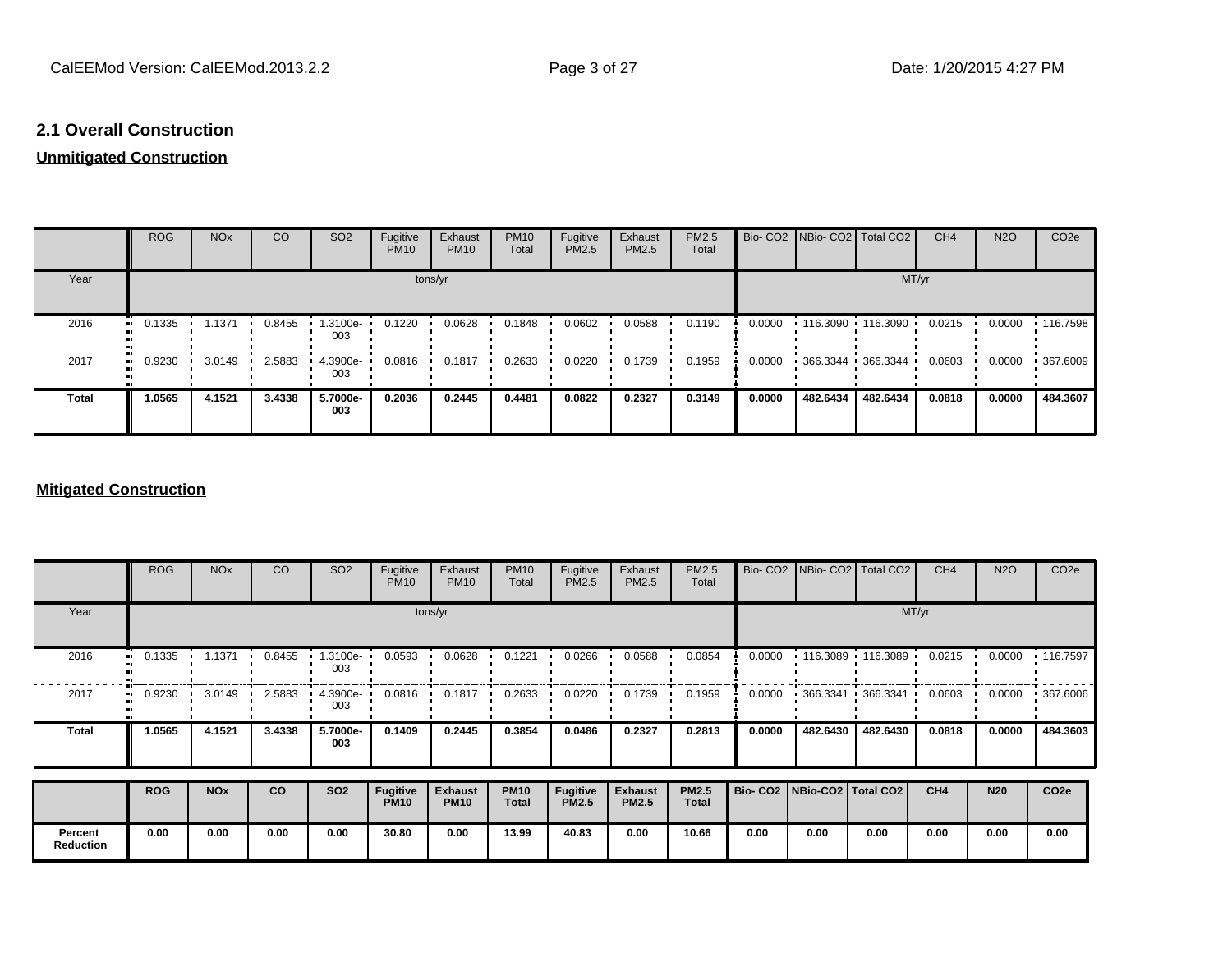# **2.2 Overall Operational**

### **Unmitigated Operational**

|          | <b>ROG</b>               | <b>NO<sub>x</sub></b> | <b>CO</b>       | SO <sub>2</sub> | Fugitive<br><b>PM10</b> | Exhaust<br><b>PM10</b> | <b>PM10</b><br>Total | Fugitive<br>PM2.5 | Exhaust<br>PM2.5 | PM2.5<br>Total  |        | Bio- CO2   NBio- CO2   Total CO2 |                         | CH <sub>4</sub> | <b>N2O</b>        | CO <sub>2e</sub>  |
|----------|--------------------------|-----------------------|-----------------|-----------------|-------------------------|------------------------|----------------------|-------------------|------------------|-----------------|--------|----------------------------------|-------------------------|-----------------|-------------------|-------------------|
| Category |                          |                       |                 |                 |                         | tons/yr                |                      |                   |                  |                 |        |                                  | MT/yr                   |                 |                   |                   |
| Area     | 0.5051<br>               | 3.0000e-<br>005       | 3.3400e-<br>003 | 0.0000          |                         | 1.0000e-<br>005        | 1.0000e-<br>005      |                   | 1.0000e-<br>005  | 1.0000e-<br>005 | 0.0000 | 6.4200e-<br>003                  | 6.4200e-<br>003         | 2.0000e-<br>005 | 0.0000            | 6.7900e-<br>003   |
| Energy   | $4.3000e - 1$<br><br>004 | 3.8700e-<br>003       | 3.2500e-<br>003 | 2.0000e-<br>005 |                         | 2.9000e-<br>004        | 2.9000e-<br>004      |                   | 2.9000e-<br>004  | 2.9000e-<br>004 | 0.0000 | 167.3956                         | 167.3956                | 7.5800e-<br>003 | 003               | 1.6300e- 168.0598 |
| Mobile   | 0.8158<br>               | 2.0296                | 8.1400          | 0.0194          | 1.3069                  | 0.0278                 | 1.3347               | 0.3497            | 0.0256           | 0.3753          | 0.0000 |                                  | $1,453.561$ $1,453.561$ | 0.0564          | 0.0000            | $\cdot$ 1,454.745 |
| Waste    |                          |                       |                 |                 |                         | 0.0000                 | 0.0000               |                   | 0.0000           | 0.0000          | 8.2069 | 0.0000                           | 8.2069                  | 0.4850          | 0.0000            | 18.3923           |
| Water    |                          |                       |                 |                 |                         | 0.0000                 | 0.0000               |                   | 0.0000           | 0.0000          | 0.9047 | 16.1833 •                        | 17.0881                 | 0.0937          | $2.3500e-$<br>003 | 19.7830           |
| Total    | 1.3213                   | 2.0335                | 8.1465          | 0.0194          | 1.3069                  | 0.0281                 | 1.3350               | 0.3497            | 0.0259           | 0.3756          | 9.1117 | 1,637.146                        | 1,646.258               | 0.6427          | 3.9800e-<br>003   | 1,660.986         |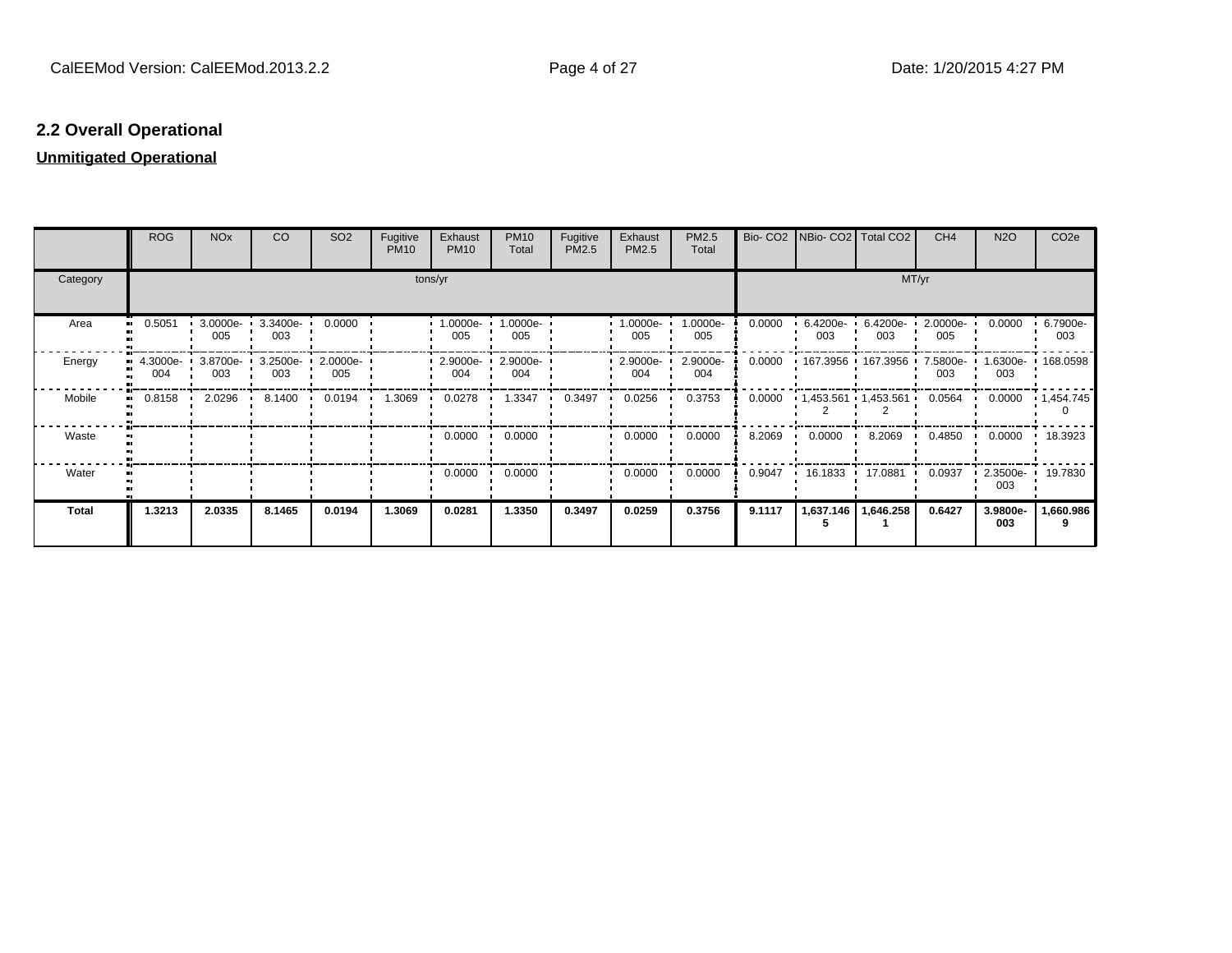# **2.2 Overall Operational**

### **Mitigated Operational**

|              | <b>ROG</b>      | <b>NO<sub>x</sub></b> | <b>CO</b>                | SO <sub>2</sub> | Fugitive<br><b>PM10</b> | Exhaust<br><b>PM10</b>          | <b>PM10</b><br>Total | Fugitive<br>PM2.5 | Exhaust<br>PM2.5   | PM2.5<br>Total  |                  | Bio- CO2   NBio- CO2   Total CO2 |                 | CH <sub>4</sub> | <b>N2O</b>      | CO <sub>2</sub> e |
|--------------|-----------------|-----------------------|--------------------------|-----------------|-------------------------|---------------------------------|----------------------|-------------------|--------------------|-----------------|------------------|----------------------------------|-----------------|-----------------|-----------------|-------------------|
| Category     |                 |                       |                          |                 | tons/yr                 |                                 |                      |                   |                    | MT/yr           |                  |                                  |                 |                 |                 |                   |
| Area         | 0.5051<br>      | 3.0000e-<br>005       | 3.3400e-<br>003          | 0.0000          |                         | 1.0000e-<br>005                 | 1.0000e-<br>005      |                   | $1.0000e-$<br>005  | 1.0000e-<br>005 | 0.0000           | $6.4200e-$<br>003                | 6.4200e-<br>003 | 2.0000e-<br>005 | 0.0000          | 6.7900e-<br>003   |
| Energy       | 4.3000e-<br>004 | 3.8700e-<br>003       | 3.2500e- 2.0000e-<br>003 | 005             |                         | $\cdot$ 2.9000e- $\cdot$<br>004 | 2.9000e-<br>004      |                   | $-2.9000e-$<br>004 | 2.9000e-<br>004 | 0.0000           | $+167.3956 + 167.3956$           |                 | 7.5800e-<br>003 | 003             | .6300e- 168.0598  |
| Mobile       | 0.8158<br>      | 2.0296                | 8.1400                   | 0.0194          | 1.3069                  | 0.0278                          | 1.3347               | 0.3497            | 0.0256             | 0.3753          | 0.0000           | $1,453.561$ $1,453.561$          |                 | 0.0564          | 0.0000          | 1,454.745         |
| Waste        |                 |                       |                          |                 |                         | 0.0000                          | 0.0000               |                   | 0.0000             | 0.0000          | $0.0000$ $\cdot$ | $0.0000$ $\cdot$                 | 0.0000          | 0.0000          | 0.0000          | 0.0000            |
| Water        |                 |                       |                          |                 |                         | 0.0000                          | 0.0000               |                   | 0.0000             | 0.0000          | 0.7238           | 13.7191                          | 14.4429         | 0.0750          | .8800e-<br>003  | 16.6007           |
| <b>Total</b> | 1.3213          | 2.0335                | 8.1465                   | 0.0194          | 1.3069                  | 0.0281                          | 1.3350               | 0.3497            | 0.0259             | 0.3756          | 0.7238           | 1,634.682                        | 1,635.406       | 0.1389          | 3.5100e-<br>003 | 1,639.412         |

|                      | <b>ROG</b> | <b>NO<sub>x</sub></b> | <b>CO</b> | <b>SO2</b> | <b>Fugitive</b><br><b>PM10</b> | <b>Exhaust</b><br><b>PM10</b> | <b>PM10</b><br><b>Total</b> | <b>Fugitive</b><br><b>PM2.5</b> | <b>Exhaust</b><br><b>PM2.5</b> | <b>PM2.5</b><br><b>Total</b> |       |      | Bio-CO2 NBio-CO2 Total CO2 | CH <sub>4</sub> | <b>N20</b> | CO <sub>2e</sub> |
|----------------------|------------|-----------------------|-----------|------------|--------------------------------|-------------------------------|-----------------------------|---------------------------------|--------------------------------|------------------------------|-------|------|----------------------------|-----------------|------------|------------------|
| Percent<br>Reduction | 0.00       | 0.00                  | 0.00      | 0.00       | 0.00                           | 0.00                          | 0.00                        | 0.00                            | 0.00                           | 0.00                         | 92.06 | 0.15 | 0.66                       | 78.38           | 11.81      | 1.30             |

# **3.0 Construction Detail**

**Construction Phase**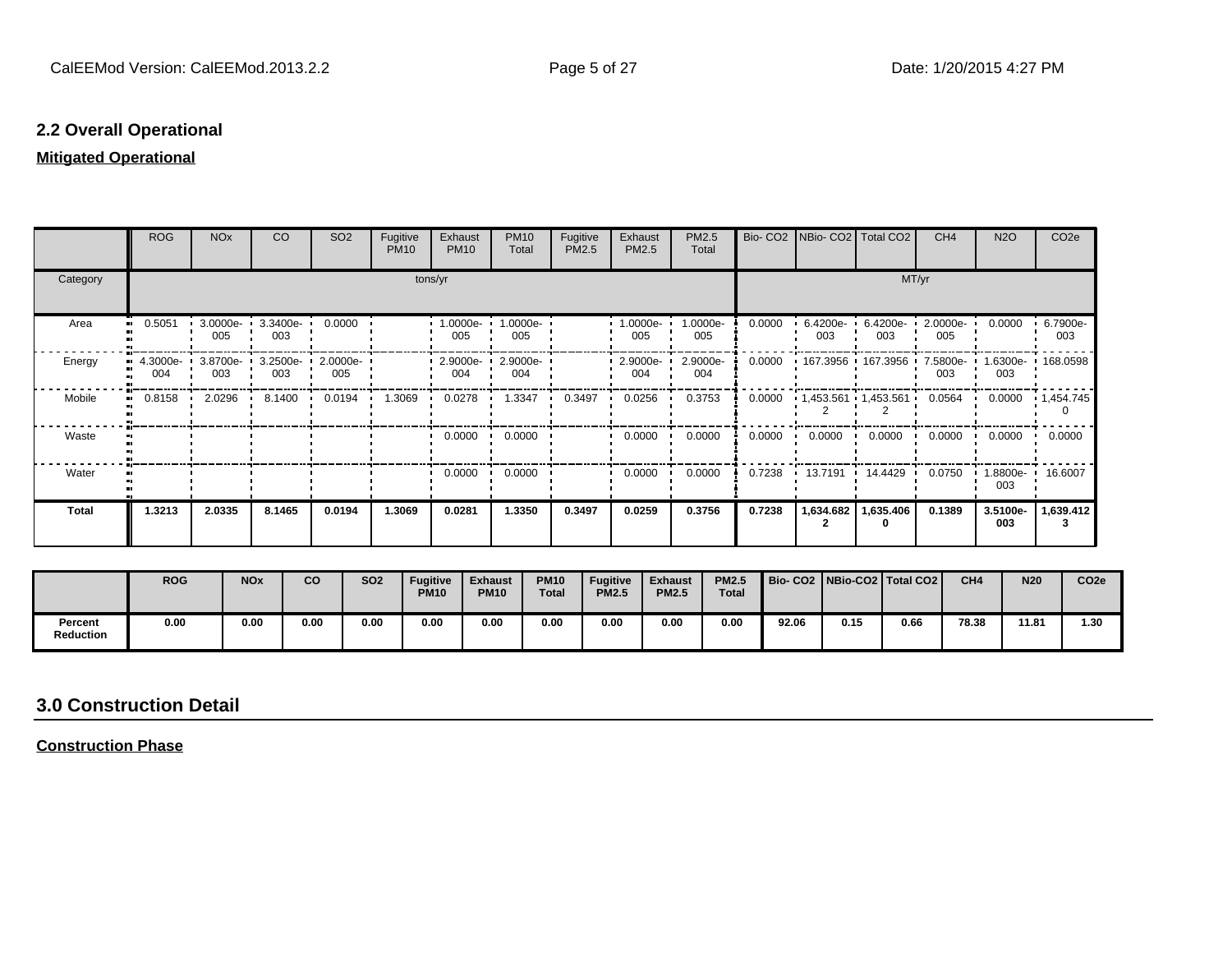| Phase<br>Number | Phase Name                   | Phase Type                   | <b>Start Date</b> | <b>End Date</b> | Num Days Num Days<br>Week |     | <b>Phase Description</b> |
|-----------------|------------------------------|------------------------------|-------------------|-----------------|---------------------------|-----|--------------------------|
|                 | •Grading                     | •Grading                     | 10/1/2016         | !11/16/2016     |                           | 33  |                          |
|                 | <b>Building Construction</b> | <b>Building Construction</b> | 11/17/2016        | !12/1/2017      |                           | 272 |                          |
|                 | • Paving                     | •Paving                      | 11/17/2016        | !12/5/2016      |                           |     |                          |
|                 | Architectural Coating        | • Architectural Coating      | '10/24/2017       | 12/1/2017       |                           | 29  |                          |

#### **Acres of Grading (Site Preparation Phase): 0**

**Acres of Grading (Grading Phase): 5.88**

**Acres of Paving: 0**

**Residential Indoor: 0; Residential Outdoor: 0; Non-Residential Indoor: 61,710; Non-Residential Outdoor: 20,570 (Architectural Coating – sqft)**

#### **OffRoad Equipment**

| <b>Phase Name</b>            | Offroad Equipment Type    | Amount | Usage Hours | <b>Horse Power</b> | Load Factor |
|------------------------------|---------------------------|--------|-------------|--------------------|-------------|
| Grading                      | <b>Craders</b>            |        | $8.00$ !    | 174                | 0.41        |
| Grading                      | Rubber Tired Dozers       |        | 8.00        | 255                | 0.40        |
| Grading                      | Tractors/Loaders/Backhoes |        | 7.00        | 97                 | 0.37        |
| <b>Building Construction</b> | <u>∙</u> Cranes           |        | 8.00        | 226                | 0.29        |
| <b>Building Construction</b> | ∙Forklifts                |        | 7.00        | 89                 | 0.20        |
| <b>Building Construction</b> | Generator Sets            |        | 8.00        | 84 <sup>°</sup>    | 0.74        |
| <b>Building Construction</b> | Tractors/Loaders/Backhoes |        | 6.00        | 97                 | 0.37        |
| <b>Building Construction</b> | .Welders                  |        | 8.00        | 46                 | 0.45        |
| Architectural Coating        | Air Compressors           |        | 6.00        | 78                 | 0.48        |
| Paving                       | "Cement and Mortar Mixers |        | 8.00        | 9                  | 0.56        |
| Paving                       | ·Pavers                   |        | 8.00        | 125!               | 0.42        |
| Paving                       | Paving Equipment          |        | 8.00        | 130                | 0.36        |
| Paving                       | Rollers <sup>-</sup>      |        | 8.00        | 80 <sup>1</sup>    | 0.38        |
| Paving                       | Tractors/Loaders/Backhoes |        | $8.00 -$    | $97 -$             | 0.37        |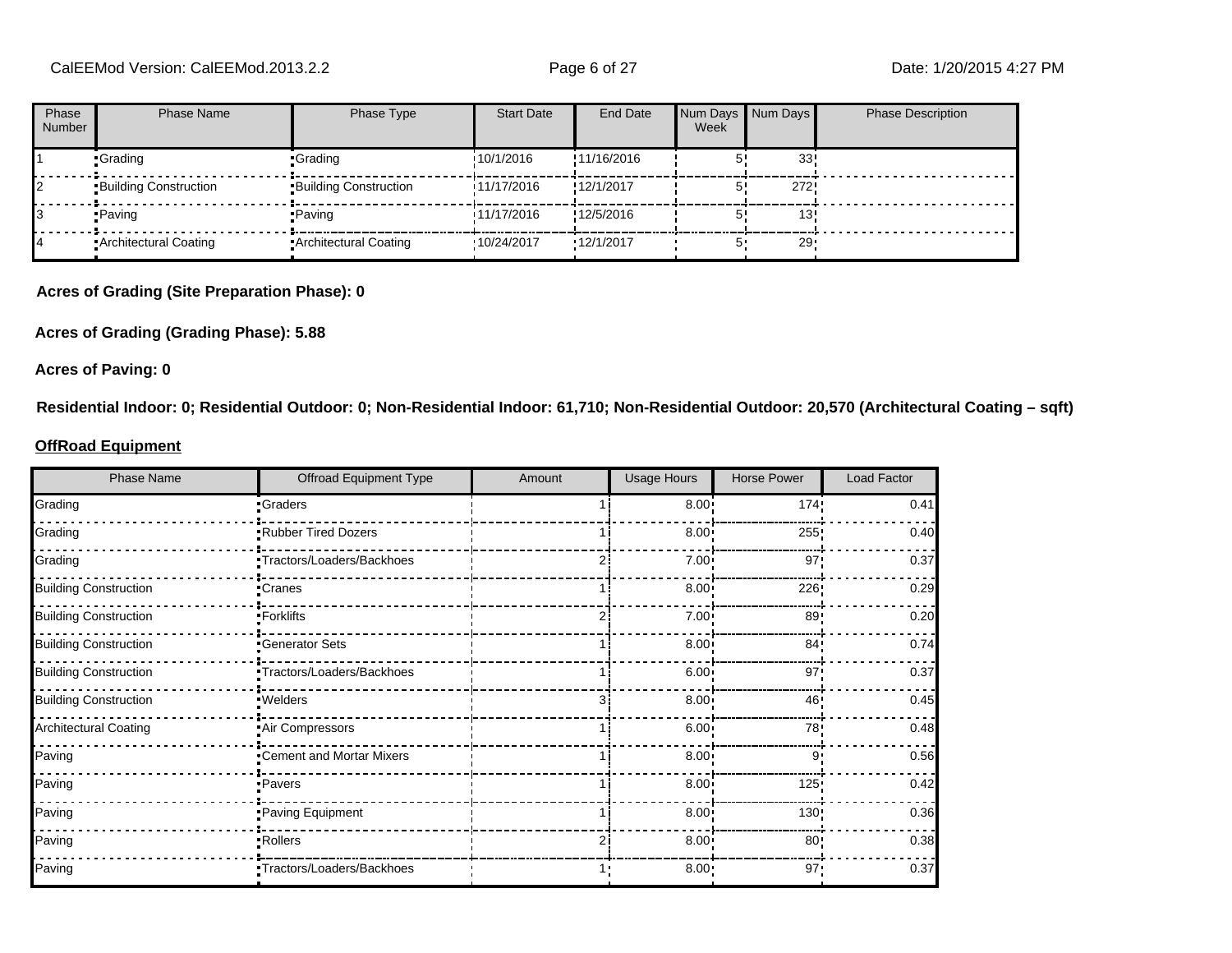#### **Trips and VMT**

| <b>Phase Name</b>            | <b>Offroad Equipment</b><br>Count | <b>Worker Trip</b><br><b>Number</b> | Vendor Trip<br><b>Number</b> | <b>Hauling Trip</b><br><b>Number</b> | <b>Worker Trip</b><br>Length | Vendor Trip<br>Length | <b>Hauling Trip</b><br>Length | <b>Worker Vehicle</b><br>Class | Vendor<br>Vehicle Class Vehicle Class | Hauling     |
|------------------------------|-----------------------------------|-------------------------------------|------------------------------|--------------------------------------|------------------------------|-----------------------|-------------------------------|--------------------------------|---------------------------------------|-------------|
| Grading                      |                                   | 10.00                               | 0.00!                        | 656.00                               | 14.70i                       | $6.90$ !              |                               | 20.00 LD Mix                   | <b>HDT Mix</b>                        | !HHDT       |
| <b>Building Construction</b> | 81                                | 49.00                               | 21.00                        | $0.00 \cdot$                         | 14.70 <sup>i</sup>           | 6.90!                 |                               | 20.00 LD Mix                   | <b>HDT Mix</b>                        | !HHDT       |
| Architectural Coating        |                                   | $10.00 \cdot$                       | 0.00!                        | $0.00 \cdot$                         | 14.70i                       | 6.90!                 |                               | 20.00 LD Mix                   | <b>HDT Mix</b>                        | !HHDT       |
| Paving                       | 6'                                | $15.00 -$                           | $0.00 -$                     | $0.00 \cdot$                         | $14.70 -$                    | $6.90 -$              |                               | 20.00 LD Mix                   | <b>HDT Mix</b>                        | <b>HHDT</b> |

### **3.1 Mitigation Measures Construction**

Water Exposed Area

Clean Paved Roads

# **3.2 Grading - 2016**

### **Unmitigated Construction On-Site**

|                      | <b>ROG</b> | <b>NO<sub>x</sub></b> | CO     | SO <sub>2</sub> | Fugitive<br><b>PM10</b> | Exhaust<br><b>PM10</b> | <b>PM10</b><br>Total | Fugitive<br>PM2.5 | Exhaust<br>PM2.5 | PM2.5<br>Total |        | Bio- CO2   NBio- CO2   Total CO2 |         | CH <sub>4</sub>   | <b>N2O</b> | CO <sub>2e</sub> |
|----------------------|------------|-----------------------|--------|-----------------|-------------------------|------------------------|----------------------|-------------------|------------------|----------------|--------|----------------------------------|---------|-------------------|------------|------------------|
| Category             |            |                       |        |                 |                         | tons/yr                |                      |                   |                  |                |        |                                  | MT/yr   |                   |            |                  |
| <b>Fugitive Dust</b> |            |                       |        |                 | 0.1028                  | 0.0000                 | 0.1028               | 0.0550            | 0.0000           | 0.0550         | 0.0000 | 0.0000                           | 0.0000  | 0.0000            | 0.0000     | 0.0000           |
| Off-Road<br>ш.       | 0.0471     | 0.4941                | 0.3240 | 3.4000e-<br>004 |                         | 0.0275                 | 0.0275               |                   | 0.0253           | 0.0253         | 0.0000 | 32.0218                          | 32.0218 | $9.6600e-$<br>003 | 0.0000     | 32.2247          |
| <b>Total</b>         | 0.0471     | 0.4941                | 0.3240 | 3.4000e-<br>004 | 0.1028                  | 0.0275                 | 0.1303               | 0.0550            | 0.0253           | 0.0803         | 0.0000 | 32.0218                          | 32.0218 | 9.6600e-<br>003   | 0.0000     | 32.2247          |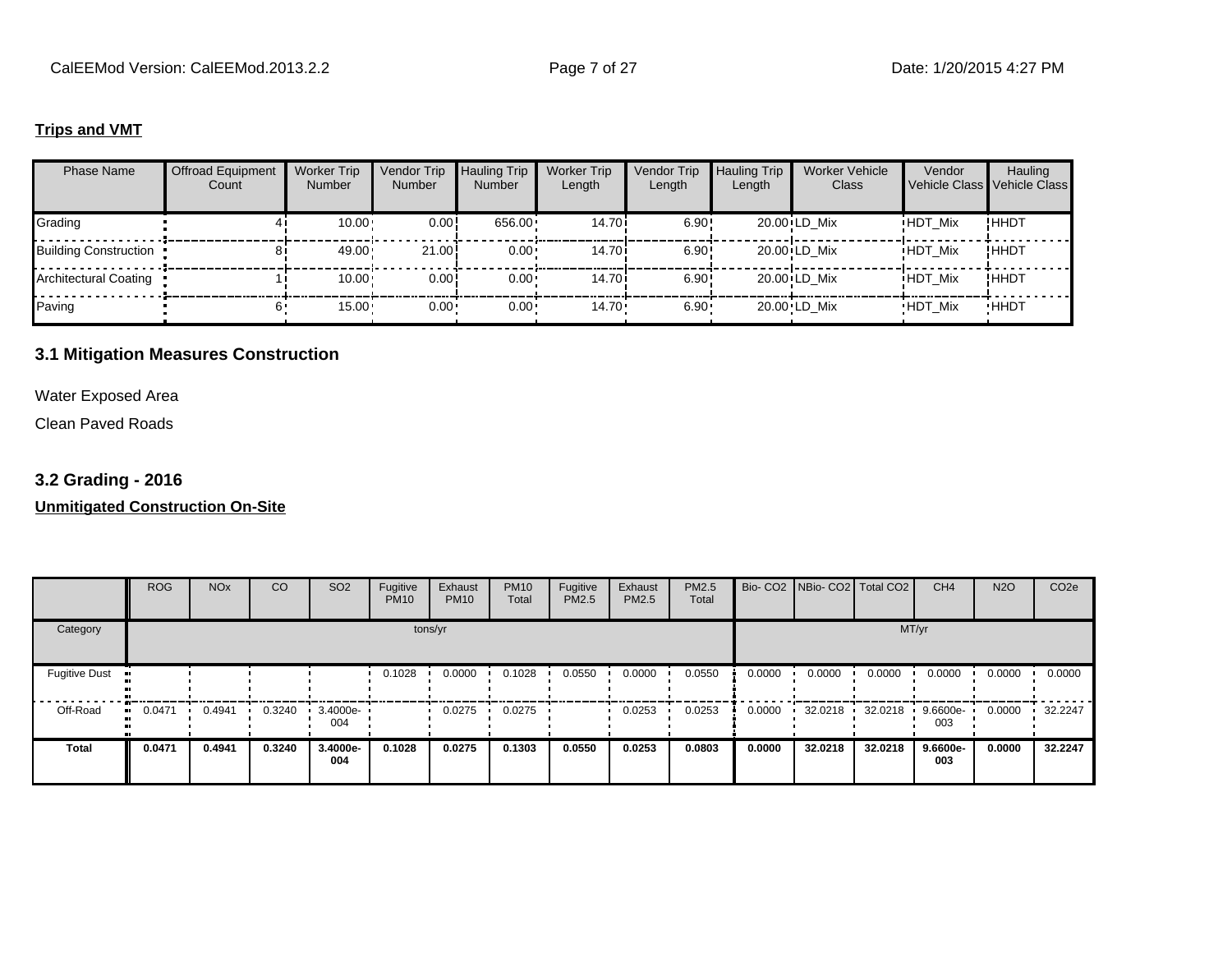# **3.2 Grading - 2016**

# **Unmitigated Construction Off-Site**

|          | <b>ROG</b>      | <b>NO<sub>x</sub></b> | CO     | SO <sub>2</sub> | Fugitive<br><b>PM10</b> | Exhaust<br><b>PM10</b> | <b>PM10</b><br>Total | Fugitive<br><b>PM2.5</b> | Exhaust<br>PM2.5 | <b>PM2.5</b><br>Total |        | Bio- CO2   NBio- CO2   Total CO2 |         | CH <sub>4</sub> | <b>N2O</b> | CO <sub>2e</sub> |
|----------|-----------------|-----------------------|--------|-----------------|-------------------------|------------------------|----------------------|--------------------------|------------------|-----------------------|--------|----------------------------------|---------|-----------------|------------|------------------|
| Category |                 |                       |        |                 |                         | tons/yr                |                      |                          |                  |                       |        |                                  |         | MT/yr           |            |                  |
| Hauling  | 5.8800e-<br>003 | 0.0957                | 0.0719 | 2.4000e-<br>004 | 5.6200e-<br>003         | 1.4100e-<br>003        | 7.0300e-<br>003      | 1.5400e-<br>003          | -2900e.<br>003   | 2.8300e-<br>003       | 0.0000 | 22.1175 ·                        | 22.1175 | 1.6000e-<br>004 | 0.0000     | 22.1209          |
| Vendor   | 0.0000          | 0.0000                | 0.0000 | 0.0000          | 0.0000                  | 0.0000                 | 0.0000               | 0.0000                   | 0.0000           | 0.0000                | 0.0000 | 0.0000                           | 0.0000  | 0.0000          | 0.0000     | 0.0000           |
| Worker   | 6.6000e-<br>004 | 9.7000e-<br>004       | 0.0101 | 2.0000e-<br>005 | $1.8100e -$<br>003      | 2.0000e-<br>005        | 1.8300e-<br>003      | 4.8000e-<br>004          | 1.0000e-<br>005  | 4.9000e-<br>004       | 0.0000 | 1.6960                           | 1.6960  | 9.0000e-<br>005 | 0.0000     | 1.6980           |
| Total    | 6.5400e-<br>003 | 0.0966                | 0.0820 | 2.6000e-<br>004 | 7.4300e-<br>003         | 1.4300e-<br>003        | 8.8600e-<br>003      | 2.0200e-<br>003          | 1.3000e-<br>003  | 3.3200e-<br>003       | 0.0000 | 23.8135                          | 23.8135 | 2.5000e-<br>004 | 0.0000     | 23.8188          |

### **Mitigated Construction On-Site**

|                      | <b>ROG</b>   | <b>NO<sub>x</sub></b> | CO     | SO <sub>2</sub> | Fugitive<br><b>PM10</b> | Exhaust<br><b>PM10</b> | <b>PM10</b><br>Total | Fugitive<br><b>PM2.5</b> | Exhaust<br><b>PM2.5</b> | <b>PM2.5</b><br>Total |        |         | Bio- CO2   NBio- CO2   Total CO2 | CH <sub>4</sub> | <b>N2O</b> | CO <sub>2e</sub> |
|----------------------|--------------|-----------------------|--------|-----------------|-------------------------|------------------------|----------------------|--------------------------|-------------------------|-----------------------|--------|---------|----------------------------------|-----------------|------------|------------------|
| Category             |              |                       |        |                 |                         | tons/yr                |                      |                          |                         |                       |        |         |                                  | MT/yr           |            |                  |
| <b>Fugitive Dust</b> |              |                       |        |                 | 0.0401                  | 0.0000                 | 0.0401               | 0.0215                   | 0.0000                  | 0.0215                | 0.0000 | 0.0000  | 0.0000                           | 0.0000          | 0.0000     | 0.0000           |
| Off-Road             | 0.0471<br>ш. | 0.4941                | 0.3240 | 3.4000e-<br>004 |                         | 0.0275                 | 0.0275               |                          | 0.0253                  | 0.0253                | 0.0000 | 32.0218 | 32.0218                          | 9.6600e-<br>003 | 0.0000     | 32.2246          |
| <b>Total</b>         | 0.0471       | 0.4941                | 0.3240 | 3.4000e-<br>004 | 0.0401                  | 0.0275                 | 0.0676               | 0.0215                   | 0.0253                  | 0.0468                | 0.0000 | 32.0218 | 32.0218                          | 9.6600e-<br>003 | 0.0000     | 32.2246          |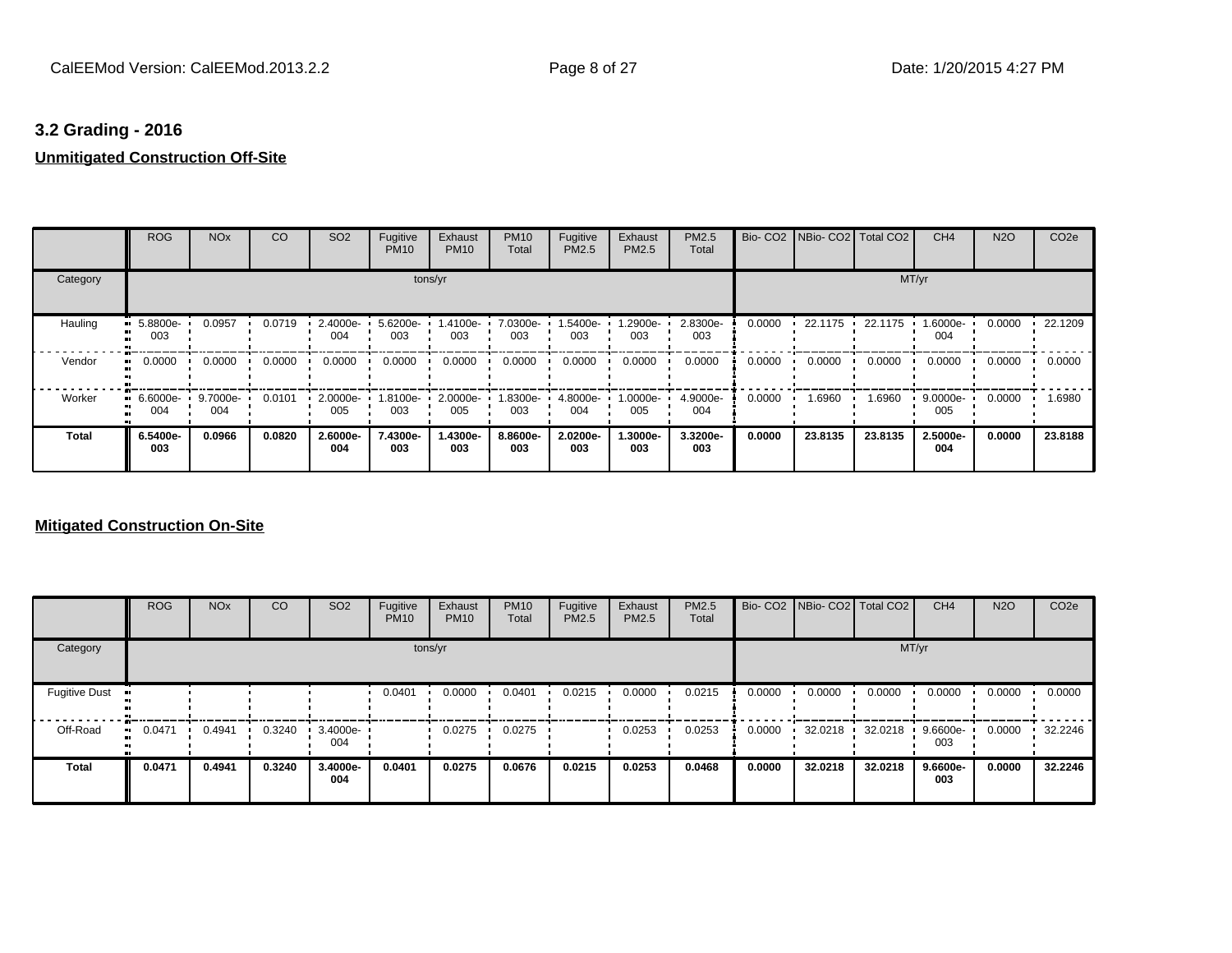# **3.2 Grading - 2016**

# **Mitigated Construction Off-Site**

|          | <b>ROG</b>      | <b>NO<sub>x</sub></b> | CO     | SO <sub>2</sub>    | Fugitive<br><b>PM10</b> | Exhaust<br><b>PM10</b> | <b>PM10</b><br>Total | Fugitive<br><b>PM2.5</b> | Exhaust<br>PM2.5 | <b>PM2.5</b><br>Total |        | Bio- CO2   NBio- CO2   Total CO2 |         | CH <sub>4</sub> | <b>N2O</b> | CO <sub>2e</sub> |
|----------|-----------------|-----------------------|--------|--------------------|-------------------------|------------------------|----------------------|--------------------------|------------------|-----------------------|--------|----------------------------------|---------|-----------------|------------|------------------|
| Category |                 |                       |        |                    |                         | tons/yr                |                      |                          |                  |                       |        |                                  |         | MT/yr           |            |                  |
| Hauling  | 5.8800e-<br>003 | 0.0957                | 0.0719 | $2.4000e -$<br>004 | 5.6200e-<br>003         | 1.4100e-<br>003        | 7.0300e-<br>003      | 1.5400e-<br>003          | 1.2900e-<br>003  | 2.8300e-<br>003       | 0.0000 | 22.1175 ·                        | 22.1175 | 1.6000e-<br>004 | 0.0000     | 22.1209          |
| Vendor   | 0.0000          | 0.0000                | 0.0000 | 0.0000             | 0.0000                  | 0.0000                 | 0.0000               | 0.0000                   | 0.0000           | 0.0000                | 0.0000 | 0.0000                           | 0.0000  | 0.0000          | 0.0000     | 0.0000           |
| Worker   | 6.6000e-<br>004 | 9.7000e-<br>004       | 0.0101 | 2.0000e-<br>005    | 1.8100e-<br>003         | 2.0000e-<br>005        | 1.8300e-<br>003      | 4.8000e-<br>004          | 1.0000e-<br>005  | 4.9000e-<br>004       | 0.0000 | 1.6960                           | 1.6960  | 9.0000e-<br>005 | 0.0000     | 1.6980           |
| Total    | 6.5400e-<br>003 | 0.0966                | 0.0820 | 2.6000e-<br>004    | 7.4300e-<br>003         | 1.4300e-<br>003        | 8.8600e-<br>003      | 2.0200e-<br>003          | 1.3000e-<br>003  | 3.3200e-<br>003       | 0.0000 | 23.8135                          | 23.8135 | 2.5000e-<br>004 | 0.0000     | 23,8188          |

# **3.3 Building Construction - 2016**

**Unmitigated Construction On-Site**

|              | <b>ROG</b>            | <b>NO<sub>x</sub></b> | CO     | SO <sub>2</sub> | Fugitive<br><b>PM10</b> | Exhaust<br><b>PM10</b> | <b>PM10</b><br>Total | Fugitive<br><b>PM2.5</b> | Exhaust<br>PM2.5 | <b>PM2.5</b><br>Total |        | Bio- CO2   NBio- CO2   Total CO2 |         | CH <sub>4</sub> | <b>N2O</b> | CO <sub>2e</sub> |
|--------------|-----------------------|-----------------------|--------|-----------------|-------------------------|------------------------|----------------------|--------------------------|------------------|-----------------------|--------|----------------------------------|---------|-----------------|------------|------------------|
| Category     |                       |                       |        |                 |                         | tons/yr                |                      |                          |                  |                       |        |                                  |         | MT/yr           |            |                  |
| Off-Road     | 0.0592<br>$\bullet$ : | 0.3941                | 0.2675 | 4.0000e-<br>004 |                         | 0.0260                 | 0.0260               |                          | 0.0249           | 0.0249                | 0.0000 | 34.1424                          | 34.1424 | 7.8700e-<br>003 | 0.0000     | 34.3076          |
| <b>Total</b> | 0.0592                | 0.3941                | 0.2675 | 4.0000e-<br>004 |                         | 0.0260                 | 0.0260               |                          | 0.0249           | 0.0249                | 0.0000 | 34.1424                          | 34.1424 | 7.8700e-<br>003 | 0.0000     | 34.3076          |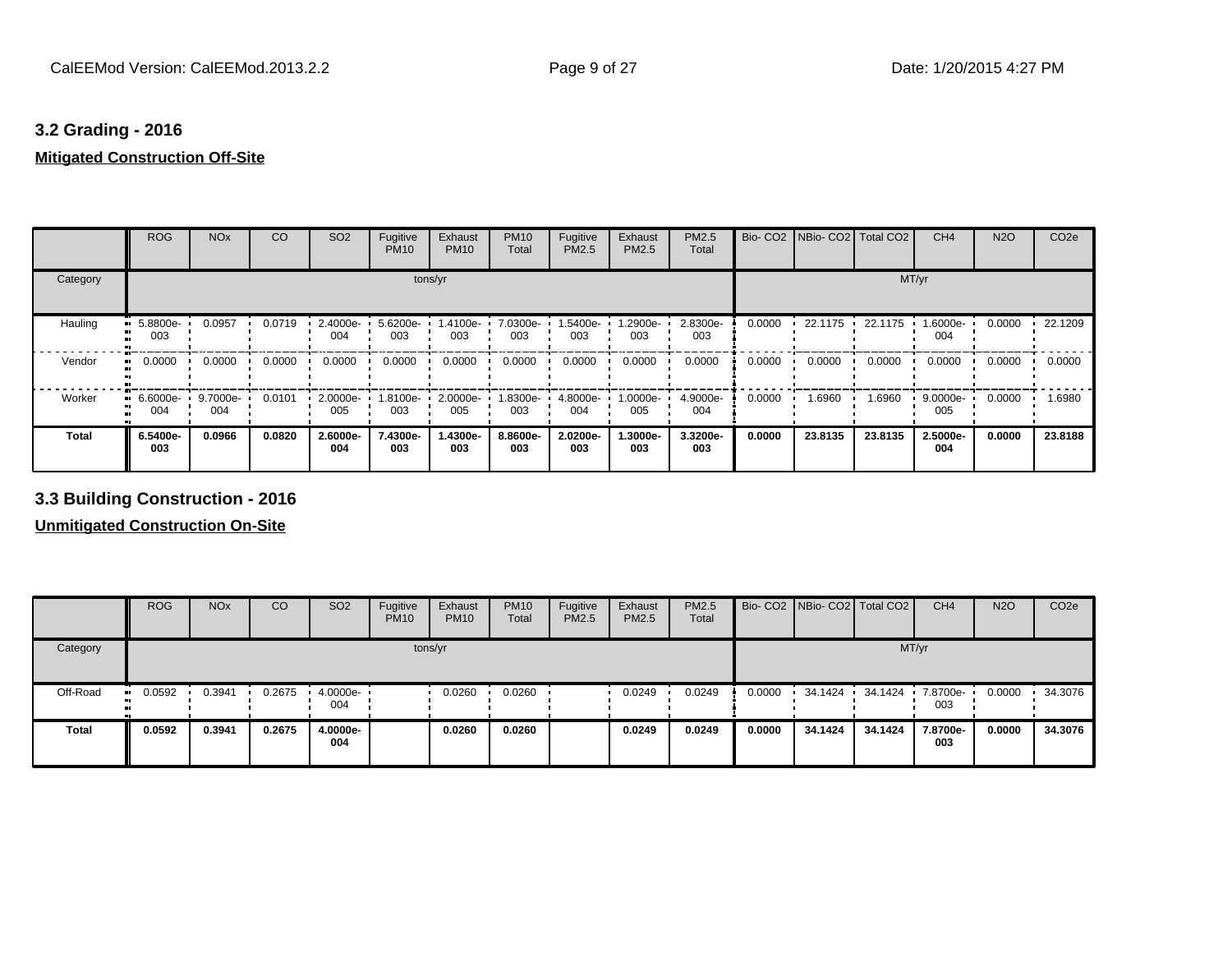# **Unmitigated Construction Off-Site**

|          | <b>ROG</b>              | <b>NO<sub>x</sub></b> | CO     | SO <sub>2</sub> | Fugitive<br><b>PM10</b> | Exhaust<br><b>PM10</b> | <b>PM10</b><br>Total | Fugitive<br><b>PM2.5</b> | Exhaust<br><b>PM2.5</b> | <b>PM2.5</b><br>Total |        | Bio- CO2   NBio- CO2   Total CO2 |         | CH <sub>4</sub> | <b>N2O</b> | CO <sub>2e</sub> |
|----------|-------------------------|-----------------------|--------|-----------------|-------------------------|------------------------|----------------------|--------------------------|-------------------------|-----------------------|--------|----------------------------------|---------|-----------------|------------|------------------|
| Category |                         |                       |        |                 |                         | tons/yr                |                      |                          |                         |                       |        |                                  | MT/yr   |                 |            |                  |
| Hauling  | 0.0000                  | 0.0000                | 0.0000 | 0.0000          | 0.0000                  | 0.0000                 | 0.0000               | 0.0000                   | 0.0000                  | 0.0000                | 0.0000 | 0.0000                           | 0.0000  | 0.0000          | 0.0000     | 0.0000           |
| Vendor   | 2.9900e-<br>003         | 0.0305                | 0.0392 | 7.0000e-<br>005 | 2.0700e-<br>003         | 4.8000e-<br>004        | 2.5400e-<br>003      | 5.9000e-<br>004          | 4.4000e-<br>004         | 1.0300e-<br>003       | 0.0000 | 6.6276                           | 6.6276  | 5.0000e-<br>005 | 0.0000     | 6.6286           |
| Worker   | $\cdot$ 3.1400e-<br>003 | 4.6200e-<br>003       | 0.0480 | 1.1000e-<br>004 | 8.6000e-<br>003         | 7.0000e-<br>005        | 8.6700e-<br>003      | 2.2800e-<br>003          | 7.0000e-<br>005         | 2.3500e-<br>003       | 0.0000 | 8.0587                           | 8.0587  | 4.3000e-<br>004 | 0.0000     | 8.0678           |
| Total    | 6.1300e-<br>003         | 0.0351                | 0.0872 | 1.8000e-<br>004 | 0.0107                  | 5.5000e-<br>004        | 0.0112               | 2.8700e-<br>003          | 5.1000e-<br>004         | 3.3800e-<br>003       | 0.0000 | 14.6863                          | 14.6863 | 4.8000e-<br>004 | 0.0000     | 14.6964          |

### **Mitigated Construction On-Site**

|              | <b>ROG</b> | <b>NO<sub>x</sub></b> | CO     | SO <sub>2</sub> | Fugitive<br><b>PM10</b> | Exhaust<br><b>PM10</b> | <b>PM10</b><br>Total | Fugitive<br><b>PM2.5</b> | Exhaust<br>PM2.5 | <b>PM2.5</b><br>Total |        | Bio- CO2 NBio- CO2 Total CO2 |         | CH <sub>4</sub> | <b>N2O</b> | CO <sub>2e</sub> |
|--------------|------------|-----------------------|--------|-----------------|-------------------------|------------------------|----------------------|--------------------------|------------------|-----------------------|--------|------------------------------|---------|-----------------|------------|------------------|
| Category     |            |                       |        |                 |                         | tons/yr                |                      |                          |                  |                       |        |                              |         | MT/yr           |            |                  |
| Off-Road     | 0.0592     | 0.3941                | 0.2675 | 4.0000e-<br>004 |                         | 0.0260                 | 0.0260               |                          | 0.0249           | 0.0249                | 0.0000 | 34.1424                      | 34.1424 | 7.8700e-<br>003 | 0.0000     | 34.3076          |
| <b>Total</b> | 0.0592     | 0.3941                | 0.2675 | 4.0000e-<br>004 |                         | 0.0260                 | 0.0260               |                          | 0.0249           | 0.0249                | 0.0000 | 34.1424                      | 34.1424 | 7.8700e-<br>003 | 0.0000     | 34.3076          |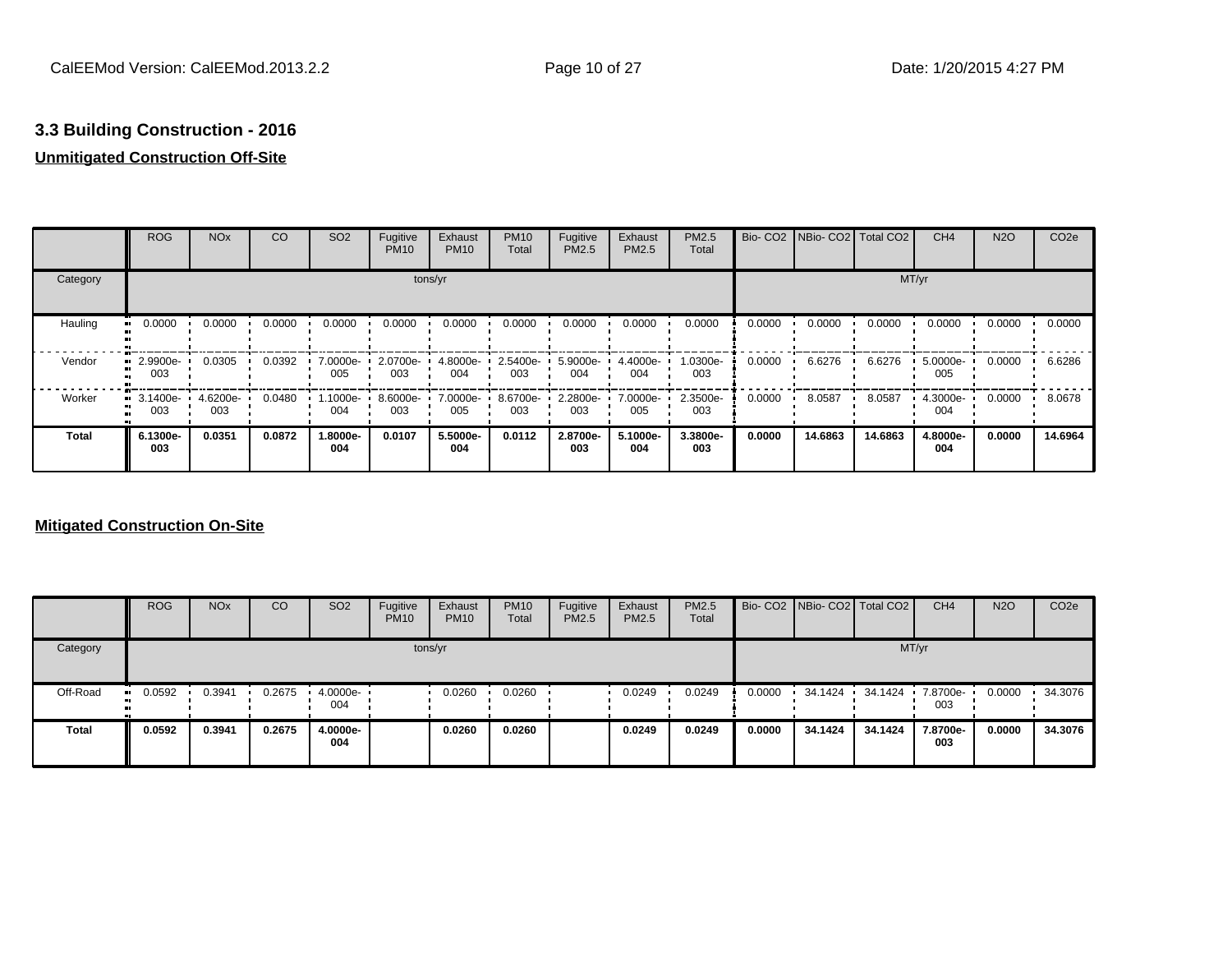# **Mitigated Construction Off-Site**

|          | <b>ROG</b>      | <b>NO<sub>x</sub></b> | CO     | SO <sub>2</sub> | Fugitive<br><b>PM10</b> | Exhaust<br><b>PM10</b> | <b>PM10</b><br>Total | Fugitive<br>PM2.5 | Exhaust<br><b>PM2.5</b> | <b>PM2.5</b><br>Total | Bio-CO <sub>2</sub> | NBio- CO2   Total CO2 |         | CH <sub>4</sub> | <b>N2O</b> | CO <sub>2e</sub> |
|----------|-----------------|-----------------------|--------|-----------------|-------------------------|------------------------|----------------------|-------------------|-------------------------|-----------------------|---------------------|-----------------------|---------|-----------------|------------|------------------|
| Category |                 |                       |        |                 |                         | tons/yr                |                      |                   |                         |                       |                     |                       | MT/yr   |                 |            |                  |
| Hauling  | 0.0000          | 0.0000                | 0.0000 | 0.0000          | 0.0000                  | 0.0000                 | 0.0000               | 0.0000            | 0.0000                  | 0.0000                | 0.0000              | 0.0000                | 0.0000  | 0.0000          | 0.0000     | 0.0000           |
| Vendor   | 2.9900e-<br>003 | 0.0305                | 0.0392 | 7.0000e-<br>005 | 2.0700e-<br>003         | 4.8000e-<br>004        | 2.5400e-<br>003      | 5.9000e-<br>004   | 4.4000e-<br>004         | 1.0300e-<br>003       | 0.0000              | 6.6276                | 6.6276  | 5.0000e-<br>005 | 0.0000     | 6.6286           |
| Worker   | 3.1400e-<br>003 | 4.6200e-<br>003       | 0.0480 | 1.1000e-<br>004 | 8.6000e-<br>003         | 7.0000e-<br>005        | 8.6700e-<br>003      | 2.2800e-<br>003   | 7.0000e-<br>005         | 2.3500e-<br>003       | 0.0000              | 8.0587                | 8.0587  | 4.3000e-<br>004 | 0.0000     | 8.0678           |
| Total    | 6.1300e-<br>003 | 0.0351                | 0.0872 | 1.8000e-<br>004 | 0.0107                  | 5.5000e-<br>004        | 0.0112               | 2.8700e-<br>003   | 5.1000e-<br>004         | 3.3800e-<br>003       | 0.0000              | 14.6863               | 14.6863 | 4.8000e-<br>004 | 0.0000     | 14.6964          |

**3.3 Building Construction - 2017**

**Unmitigated Construction On-Site**

|              | <b>ROG</b> | <b>NO<sub>x</sub></b> | CO     | SO <sub>2</sub>     | Fugitive<br><b>PM10</b> | Exhaust<br><b>PM10</b> | <b>PM10</b><br>Total | Fugitive<br><b>PM2.5</b> | Exhaust<br>PM2.5 | <b>PM2.5</b><br>Total |        | Bio- CO2 NBio- CO2 Total CO2 |          | CH <sub>4</sub> | <b>N2O</b> | CO <sub>2e</sub> |
|--------------|------------|-----------------------|--------|---------------------|-------------------------|------------------------|----------------------|--------------------------|------------------|-----------------------|--------|------------------------------|----------|-----------------|------------|------------------|
| Category     |            |                       |        |                     |                         | tons/yr                |                      |                          |                  |                       |        |                              | MT/yr    |                 |            |                  |
| Off-Road     | $-0.3993$  | 2.7430                | 1.9499 | $-2.9900e -$<br>003 |                         | 0.1755                 | 0.1755               |                          | 0.1680           | 0.1680                | 0.0000 | $-254.1769 - 254.1769$       |          | 0.0565          | 0.0000     | $-255.3632$      |
| <b>Total</b> | 0.3993     | 2.7430                | 1.9499 | 2.9900e-<br>003     |                         | 0.1755                 | 0.1755               |                          | 0.1680           | 0.1680                | 0.0000 | 254.1769                     | 254.1769 | 0.0565          | 0.0000     | 255.3632         |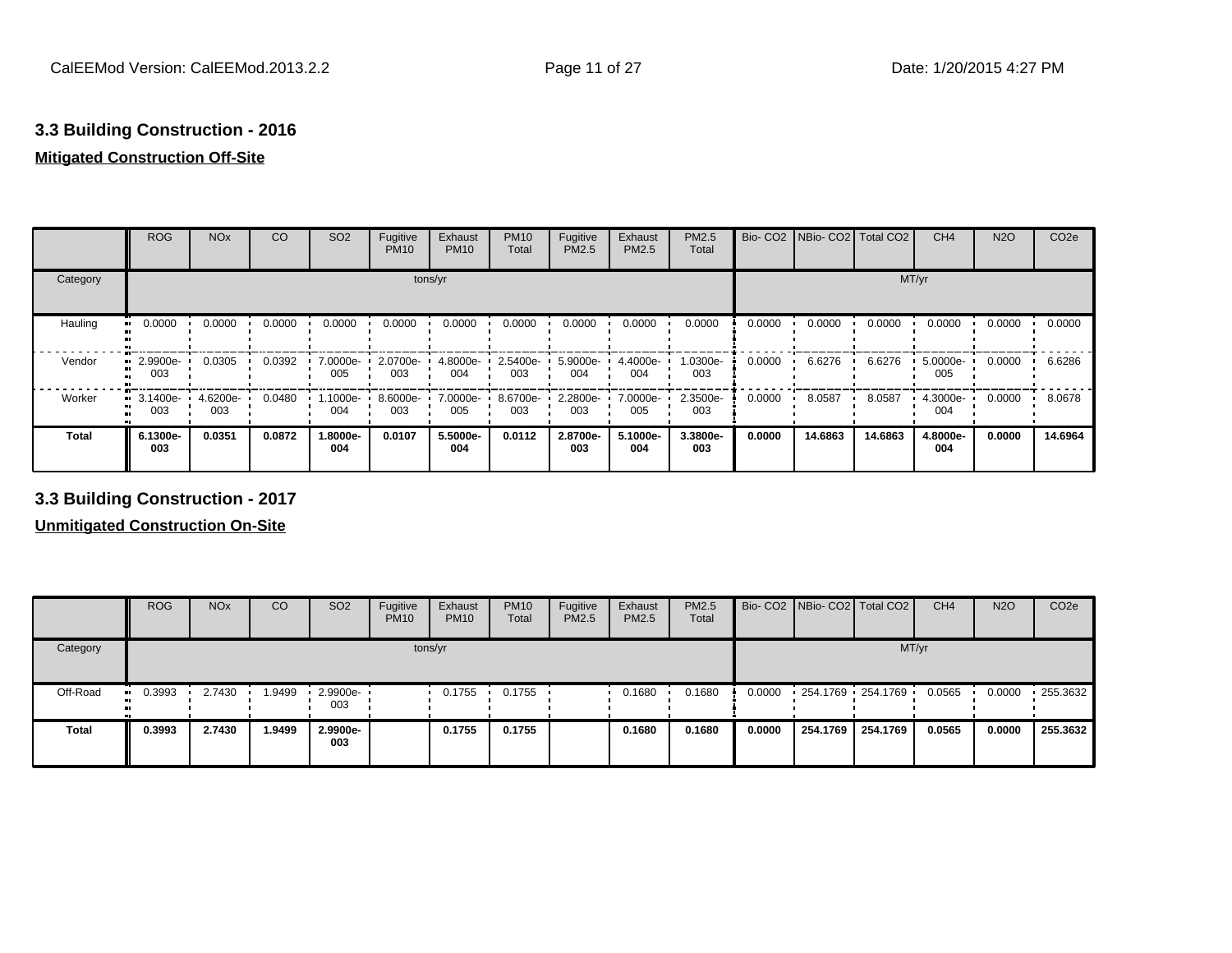# **Unmitigated Construction Off-Site**

|                     | <b>ROG</b>   | <b>NO<sub>x</sub></b> | CO     | SO <sub>2</sub> | Fugitive<br><b>PM10</b> | Exhaust<br><b>PM10</b> | <b>PM10</b><br>Total | Fugitive<br>PM2.5 | Exhaust<br>PM2.5 | PM2.5<br>Total  | Bio-CO <sub>2</sub> | NBio-CO2   Total CO2 |          | CH <sub>4</sub>    | <b>N2O</b> | CO <sub>2e</sub> |
|---------------------|--------------|-----------------------|--------|-----------------|-------------------------|------------------------|----------------------|-------------------|------------------|-----------------|---------------------|----------------------|----------|--------------------|------------|------------------|
| Category            |              |                       |        |                 |                         | tons/yr                |                      |                   |                  |                 |                     |                      | MT/yr    |                    |            |                  |
| Hauling             | 0.0000<br>ш. | 0.0000                | 0.0000 | 0.0000          | 0.0000                  | 0.0000                 | 0.0000               | 0.0000            | 0.0000           | 0.0000          | 0.0000              | 0.0000               | 0.0000   | 0.0000             | 0.0000     | 0.0000           |
| Vendor<br>$\bullet$ | 0.0205       | 0.2082                | 0.2783 | 5.5000e-<br>004 | 0.0155                  | 3.1800e-<br>003        | 0.0187               | 4.4300e-<br>003   | 2.9300e-<br>003  | 7.3600e-<br>003 | 0.0000              | 48.9020              | 48.9020  | 3.5000e-<br>004    | 0.0000     | 48.9094          |
| Worker<br>ш.        | 0.0211       | 0.0313                | 0.3250 | 7.9000e-<br>004 | 0.0645                  | 5.3000e-<br>004        | 0.0650               | 0.0171            | 4.9000e-<br>004  | 0.0176          | 0.0000              | 58.1201              | 58.1201  | $3.0000e -$<br>003 | 0.0000     | 58.1831          |
| <b>Total</b>        | 0.0416       | 0.2395                | 0.6033 | 1.3400e-<br>003 | 0.0800                  | 3.7100e-<br>003        | 0.0837               | 0.0216            | 3.4200e-<br>003  | 0.0250          | 0.0000              | 107.0221             | 107.0221 | 3.3500e-<br>003    | 0.0000     | 107.0925         |

### **Mitigated Construction On-Site**

|              | <b>ROG</b> | <b>NO<sub>x</sub></b> | CO      | SO <sub>2</sub>     | Fugitive<br><b>PM10</b> | Exhaust<br><b>PM10</b> | <b>PM10</b><br>Total | Fugitive<br><b>PM2.5</b> | Exhaust<br>PM2.5 | <b>PM2.5</b><br>Total |        | Bio- CO2 NBio- CO2 Total CO2 |          | CH <sub>4</sub> | <b>N2O</b> | CO <sub>2</sub> e |
|--------------|------------|-----------------------|---------|---------------------|-------------------------|------------------------|----------------------|--------------------------|------------------|-----------------------|--------|------------------------------|----------|-----------------|------------|-------------------|
| Category     |            |                       |         |                     |                         | tons/yr                |                      |                          |                  |                       |        |                              | MT/yr    |                 |            |                   |
| Off-Road     | 0.3993<br> | 2.7430                | 9499. ا | $-2.9900e -$<br>003 |                         | 0.1755                 | 0.1755               |                          | 0.1680           | 0.1680                | 0.0000 | 254.1766 254.1766            |          | 0.0565          | 0.0000     | 255.3629          |
| <b>Total</b> | 0.3993     | 2.7430                | 1.9499  | 2.9900e-<br>003     |                         | 0.1755                 | 0.1755               |                          | 0.1680           | 0.1680                | 0.0000 | 254.1766                     | 254.1766 | 0.0565          | 0.0000     | 255.3629          |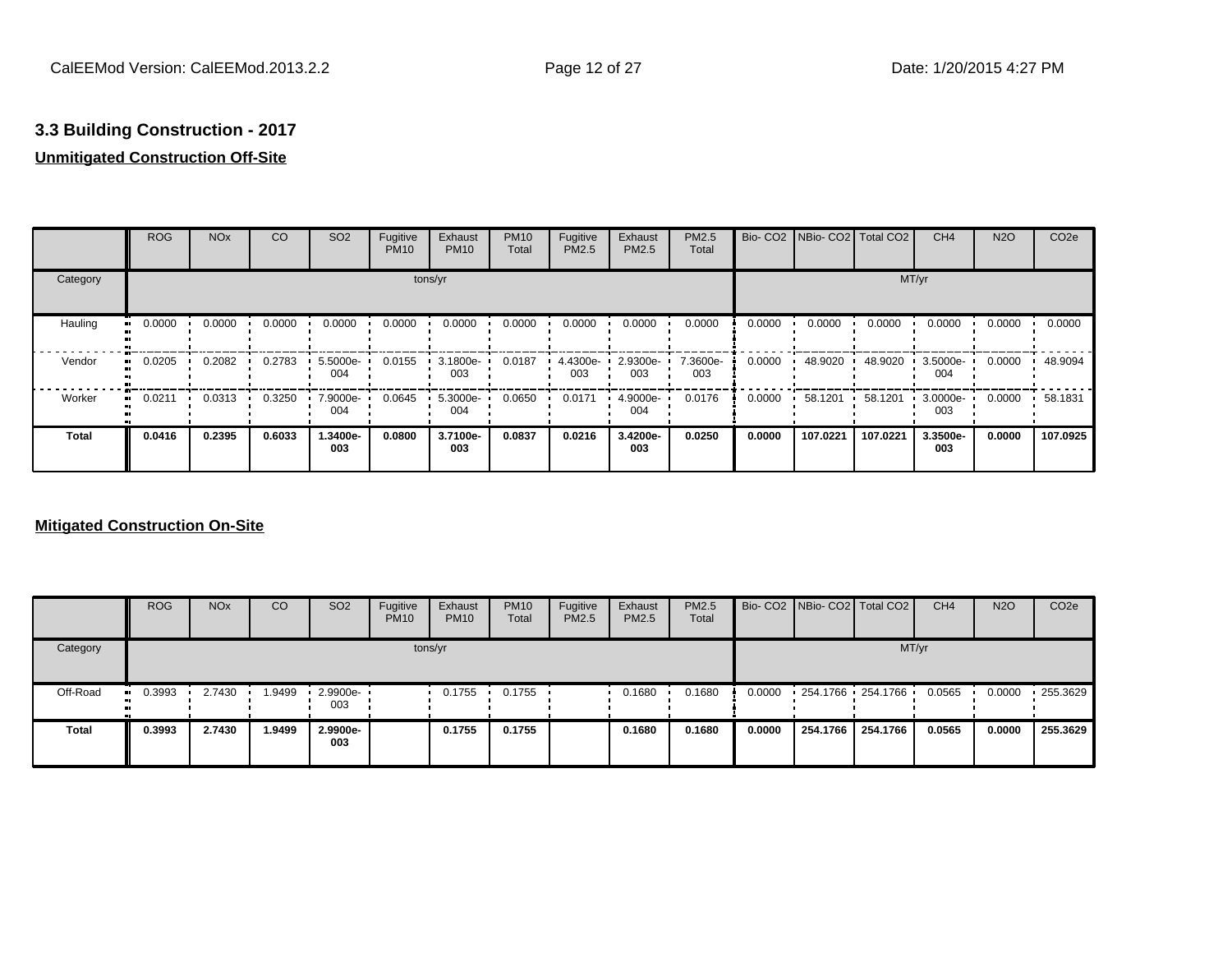# **Mitigated Construction Off-Site**

|               | <b>ROG</b>   | <b>NO<sub>x</sub></b> | CO     | SO <sub>2</sub> | Fugitive<br><b>PM10</b> | Exhaust<br><b>PM10</b> | <b>PM10</b><br>Total | Fugitive<br>PM2.5 | Exhaust<br>PM2.5 | PM2.5<br>Total  | Bio-CO <sub>2</sub> | NBio- CO2   Total CO2 |          | CH <sub>4</sub> | <b>N2O</b> | CO <sub>2e</sub> |
|---------------|--------------|-----------------------|--------|-----------------|-------------------------|------------------------|----------------------|-------------------|------------------|-----------------|---------------------|-----------------------|----------|-----------------|------------|------------------|
| Category      |              |                       |        |                 |                         | tons/yr                |                      |                   |                  |                 |                     |                       | MT/yr    |                 |            |                  |
| Hauling<br>ш, | 0.0000       | 0.0000                | 0.0000 | 0.0000          | 0.0000                  | 0.0000                 | 0.0000               | 0.0000            | 0.0000           | 0.0000          | 0.0000              | 0.0000                | 0.0000   | 0.0000          | 0.0000     | 0.0000           |
| Vendor        | 0.0205<br>ш. | 0.2082                | 0.2783 | 5.5000e-<br>004 | 0.0155                  | 3.1800e-<br>003        | 0.0187               | 4.4300e-<br>003   | 2.9300e-<br>003  | 7.3600e-<br>003 | 0.0000              | 48.9020               | 48.9020  | 3.5000e-<br>004 | 0.0000     | 48.9094          |
| Worker<br>ш.  | 0.0211       | 0.0313                | 0.3250 | 7.9000e-<br>004 | 0.0645                  | 5.3000e-<br>004        | 0.0650               | 0.0171            | 4.9000e-<br>004  | 0.0176          | 0.0000              | 58.1201               | 58.1201  | 3.0000e-<br>003 | 0.0000     | 58.1831          |
| <b>Total</b>  | 0.0416       | 0.2395                | 0.6033 | 1.3400e-<br>003 | 0.0800                  | 3.7100e-<br>003        | 0.0837               | 0.0216            | 3.4200e-<br>003  | 0.0250          | 0.0000              | 107.0221              | 107.0221 | 3.3500e-<br>003 | 0.0000     | 107.0925         |

**3.4 Paving - 2016**

**Unmitigated Construction On-Site**

|              | <b>ROG</b>              | <b>NO<sub>x</sub></b> | CO     | SO <sub>2</sub>   | Fugitive<br><b>PM10</b> | Exhaust<br><b>PM10</b> | <b>PM10</b><br>Total | Fugitive<br>PM2.5 | Exhaust<br><b>PM2.5</b> | PM2.5<br>Total  |        | Bio- CO2   NBio- CO2   Total CO2 |         | CH <sub>4</sub> | <b>N2O</b> | CO <sub>2e</sub> |
|--------------|-------------------------|-----------------------|--------|-------------------|-------------------------|------------------------|----------------------|-------------------|-------------------------|-----------------|--------|----------------------------------|---------|-----------------|------------|------------------|
| Category     |                         |                       |        |                   |                         | tons/yr                |                      |                   |                         |                 |        |                                  | MT/yr   |                 |            |                  |
| Off-Road     | 0.0116                  | 0.1165                | 0.0789 | $.1000e -$<br>004 |                         | 7.3100e-<br>003        | 7.3100e-<br>003      |                   | $.67400e-$<br>003       | 6.7400e-<br>003 | 0.0000 | 10.6427                          | 10.6427 | 3.1500e-<br>003 | 0.0000     | 10.7089          |
| Paving       | $\cdot$ 2.5900e-<br>003 |                       |        |                   |                         | 0.0000                 | 0.0000               |                   | 0.0000                  | 0.0000          | 0.0000 | 0.0000                           | 0.0000  | 0.0000          | 0.0000     | 0.0000           |
| <b>Total</b> | 0.0142                  | 0.1165                | 0.0789 | -.1000e<br>004    |                         | 7.3100e-<br>003        | 7.3100e-<br>003      |                   | 6.7400e-<br>003         | 6.7400e-<br>003 | 0.0000 | 10.6427                          | 10.6427 | 3.1500e-<br>003 | 0.0000     | 10.7089          |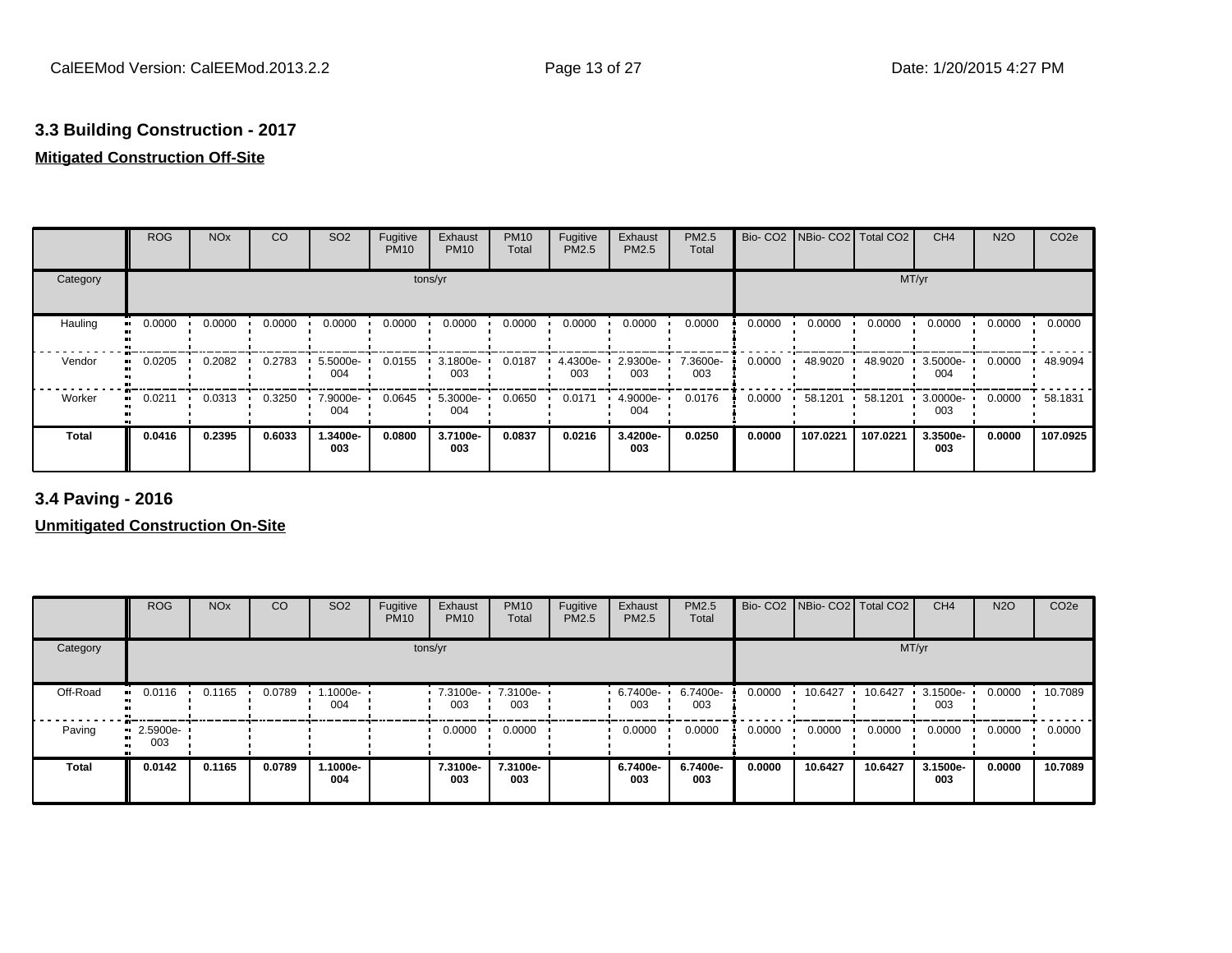# **3.4 Paving - 2016 Unmitigated Construction Off-Site**

|          | <b>ROG</b>            | <b>NO<sub>x</sub></b> | CO              | SO <sub>2</sub>  | Fugitive<br><b>PM10</b> | Exhaust<br><b>PM10</b> | <b>PM10</b><br>Total | Fugitive<br><b>PM2.5</b> | Exhaust<br>PM2.5 | <b>PM2.5</b><br>Total |        | Bio- CO2   NBio- CO2   Total CO2 |        | CH <sub>4</sub> | <b>N2O</b> | CO <sub>2e</sub> |
|----------|-----------------------|-----------------------|-----------------|------------------|-------------------------|------------------------|----------------------|--------------------------|------------------|-----------------------|--------|----------------------------------|--------|-----------------|------------|------------------|
| Category |                       |                       |                 |                  |                         | tons/yr                |                      |                          |                  |                       |        |                                  | MT/yr  |                 |            |                  |
| Hauling  | 0.0000<br>.           | 0.0000                | 0.0000          | 0.0000           | 0.0000                  | 0.0000                 | 0.0000               | 0.0000                   | 0.0000           | 0.0000                | 0.0000 | 0.0000                           | 0.0000 | 0.0000          | 0.0000     | 0.0000           |
| Vendor   | 0.0000                | 0.0000                | 0.0000          | 0.0000           | 0.0000                  | 0.0000                 | 0.0000               | 0.0000                   | 0.0000           | 0.0000                | 0.0000 | 0.0000                           | 0.0000 | 0.0000          | 0.0000     | 0.0000           |
| Worker   | 3.9000e- L<br><br>004 | 5.7000e-<br>004       | 5.9700e-<br>003 | --0000e-1<br>005 | 1.0700e-<br>003         | 1.0000e-<br>005        | 1.0800e-<br>003      | 2.8000e-<br>004          | 1.0000e-<br>005  | 2.9000e-<br>004       | 0.0000 | 1.0022                           | 1.0022 | 5.0000e-<br>005 | 0.0000     | 1.0033           |
| Total    | 3.9000e-<br>004       | 5.7000e-<br>004       | 5.9700e-<br>003 | -.0000e<br>005   | 1.0700e-<br>003         | 1.0000e-<br>005        | 1.0800e-<br>003      | 2.8000e-<br>004          | 1.0000e-<br>005  | 2.9000e-<br>004       | 0.0000 | 1.0022                           | 1.0022 | 5.0000e-<br>005 | 0.0000     | 1.0033           |

### **Mitigated Construction On-Site**

|              | <b>ROG</b>              | <b>NO<sub>x</sub></b> | CO     | SO <sub>2</sub>   | Fugitive<br><b>PM10</b> | Exhaust<br><b>PM10</b> | <b>PM10</b><br>Total | Fugitive<br>PM2.5 | Exhaust<br><b>PM2.5</b> | PM2.5<br>Total  |        | Bio- CO2   NBio- CO2   Total CO2 |         | CH <sub>4</sub> | <b>N2O</b> | CO <sub>2e</sub> |
|--------------|-------------------------|-----------------------|--------|-------------------|-------------------------|------------------------|----------------------|-------------------|-------------------------|-----------------|--------|----------------------------------|---------|-----------------|------------|------------------|
| Category     |                         |                       |        |                   |                         | tons/yr                |                      |                   |                         |                 |        |                                  | MT/yr   |                 |            |                  |
| Off-Road     | 0.0116                  | 0.1165                | 0.0789 | $.1000e -$<br>004 |                         | 7.3100e-<br>003        | 7.3100e-<br>003      |                   | 6.7400e-<br>003         | 6.7400e-<br>003 | 0.0000 | 10.6427                          | 10.6427 | 3.1500e-<br>003 | 0.0000     | 10.7089          |
| Paving       | $\cdot$ 2.5900e-<br>003 |                       |        |                   |                         | 0.0000                 | 0.0000               |                   | 0.0000                  | 0.0000          | 0.0000 | 0.0000                           | 0.0000  | 0.0000          | 0.0000     | 0.0000           |
| <b>Total</b> | 0.0142                  | 0.1165                | 0.0789 | 1.1000e-<br>004   |                         | 7.3100e-<br>003        | 7.3100e-<br>003      |                   | 6.7400e-<br>003         | 6.7400e-<br>003 | 0.0000 | 10.6427                          | 10.6427 | 3.1500e-<br>003 | 0.0000     | 10.7089          |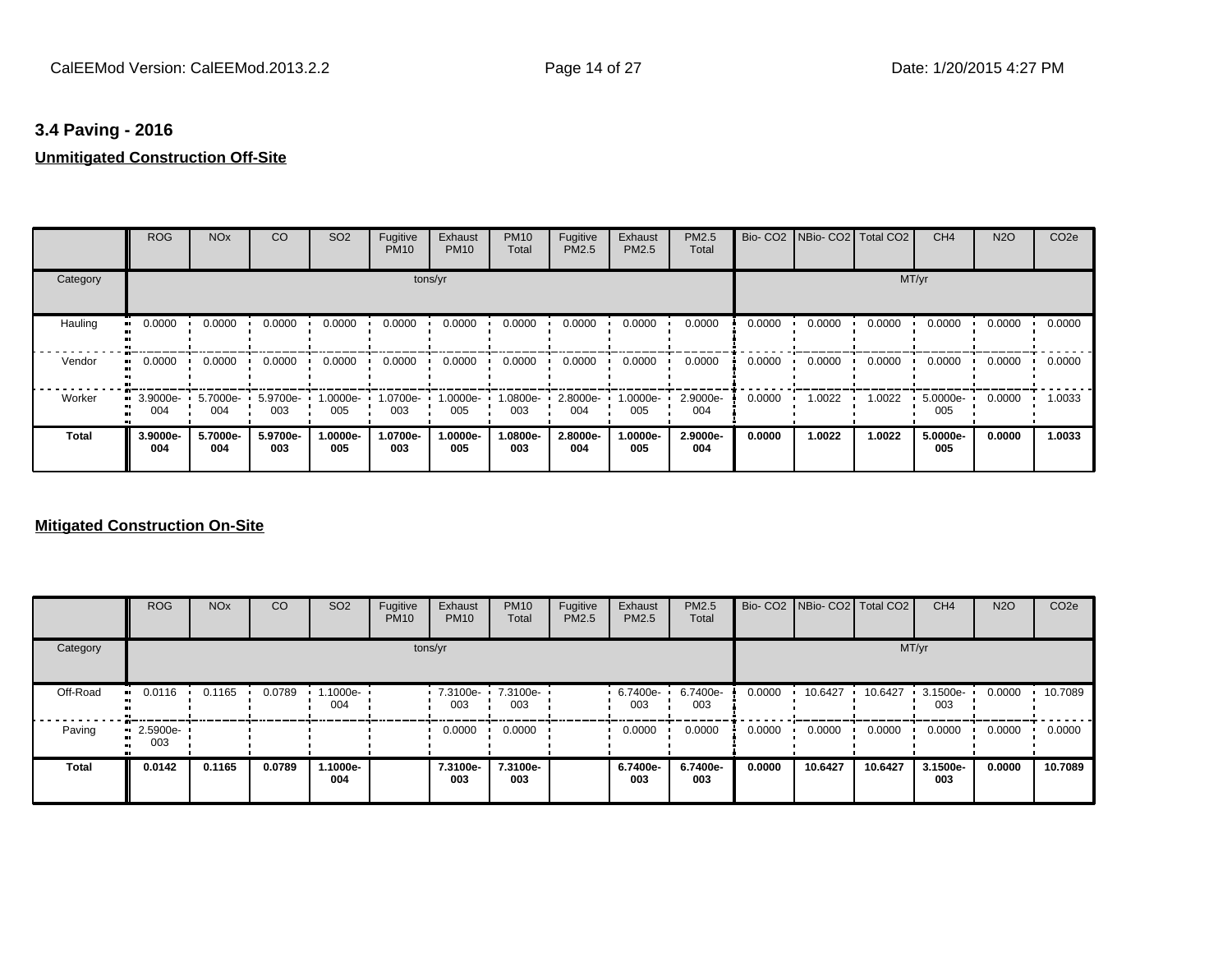# **3.4 Paving - 2016 Mitigated Construction Off-Site**

|          | <b>ROG</b>      | <b>NO<sub>x</sub></b> | CO              | SO <sub>2</sub>  | Fugitive<br><b>PM10</b> | Exhaust<br><b>PM10</b> | <b>PM10</b><br>Total | Fugitive<br><b>PM2.5</b> | Exhaust<br>PM2.5 | PM2.5<br>Total  |        | Bio- CO2   NBio- CO2   Total CO2 |        | CH <sub>4</sub> | <b>N2O</b> | CO <sub>2e</sub> |
|----------|-----------------|-----------------------|-----------------|------------------|-------------------------|------------------------|----------------------|--------------------------|------------------|-----------------|--------|----------------------------------|--------|-----------------|------------|------------------|
| Category |                 |                       |                 |                  |                         | tons/yr                |                      |                          |                  |                 |        |                                  |        | MT/yr           |            |                  |
| Hauling  | 0.0000          | 0.0000                | 0.0000          | 0.0000           | 0.0000                  | 0.0000                 | 0.0000               | 0.0000                   | 0.0000           | 0.0000          | 0.0000 | 0.0000                           | 0.0000 | 0.0000          | 0.0000     | 0.0000           |
| Vendor   | 0.0000          | 0.0000                | 0.0000          | 0.0000           | 0.0000                  | 0.0000                 | 0.0000               | 0.0000                   | 0.0000           | 0.0000          | 0.0000 | 0.0000                           | 0.0000 | 0.0000          | 0.0000     | 0.0000           |
| Worker   | 3.9000e-<br>004 | 5.7000e-<br>004       | 5.9700e-<br>003 | 1.0000e-<br>005  | 1.0700e-<br>003         | 1.0000e-<br>005        | 1.0800e-<br>003      | 2.8000e-<br>004          | 1.0000e-<br>005  | 2.9000e-<br>004 | 0.0000 | 1.0022                           | 1.0022 | 5.0000e-<br>005 | 0.0000     | 1.0033           |
| Total    | 3.9000e-<br>004 | 5.7000e-<br>004       | 5.9700e-<br>003 | $.0000e-$<br>005 | 1.0700e-<br>003         | 1.0000e-<br>005        | 1.0800e-<br>003      | 2.8000e-<br>004          | 1.0000e-<br>005  | 2.9000e-<br>004 | 0.0000 | 1.0022                           | 1.0022 | 5.0000e-<br>005 | 0.0000     | 1.0033           |

**3.5 Architectural Coating - 2017**

**Unmitigated Construction On-Site**

|                 | <b>ROG</b>             | <b>NO<sub>x</sub></b> | CO     | SO <sub>2</sub> | Fugitive<br><b>PM10</b> | Exhaust<br><b>PM10</b> | <b>PM10</b><br>Total     | Fugitive<br><b>PM2.5</b> | Exhaust<br>PM2.5 | <b>PM2.5</b><br>Total |        | Bio- CO2 NBio- CO2 Total CO2 |        | CH <sub>4</sub> | <b>N2O</b> | CO <sub>2e</sub> |
|-----------------|------------------------|-----------------------|--------|-----------------|-------------------------|------------------------|--------------------------|--------------------------|------------------|-----------------------|--------|------------------------------|--------|-----------------|------------|------------------|
| Category        |                        |                       |        |                 | tons/yr                 |                        |                          |                          |                  |                       |        |                              | MT/yr  |                 |            |                  |
| Archit. Coating | 0.4767<br>$\mathbf{u}$ |                       |        |                 |                         | 0.0000                 | 0.0000                   |                          | 0.0000           | 0.0000                | 0.0000 | 0.0000                       | 0.0000 | 0.0000          | 0.0000     | 0.0000           |
| Off-Road        | $-4.8200e-$<br>003     | 0.0317                | 0.0271 | 4.0000e-<br>005 |                         | 003                    | 2.5100e- 2.5100e-<br>003 |                          | 2.5100e-<br>003  | 2.5100e-<br>003       | 0.0000 | 3.7022                       | 3.7022 | 3.9000e-<br>004 | 0.0000     | 3.7104           |
| <b>Total</b>    | 0.4815                 | 0.0317                | 0.0271 | 4.0000e-<br>005 |                         | 2.5100e-<br>003        | 2.5100e-<br>003          |                          | 2.5100e-<br>003  | 2.5100e-<br>003       | 0.0000 | 3.7022                       | 3.7022 | 3.9000e-<br>004 | 0.0000     | 3.7104           |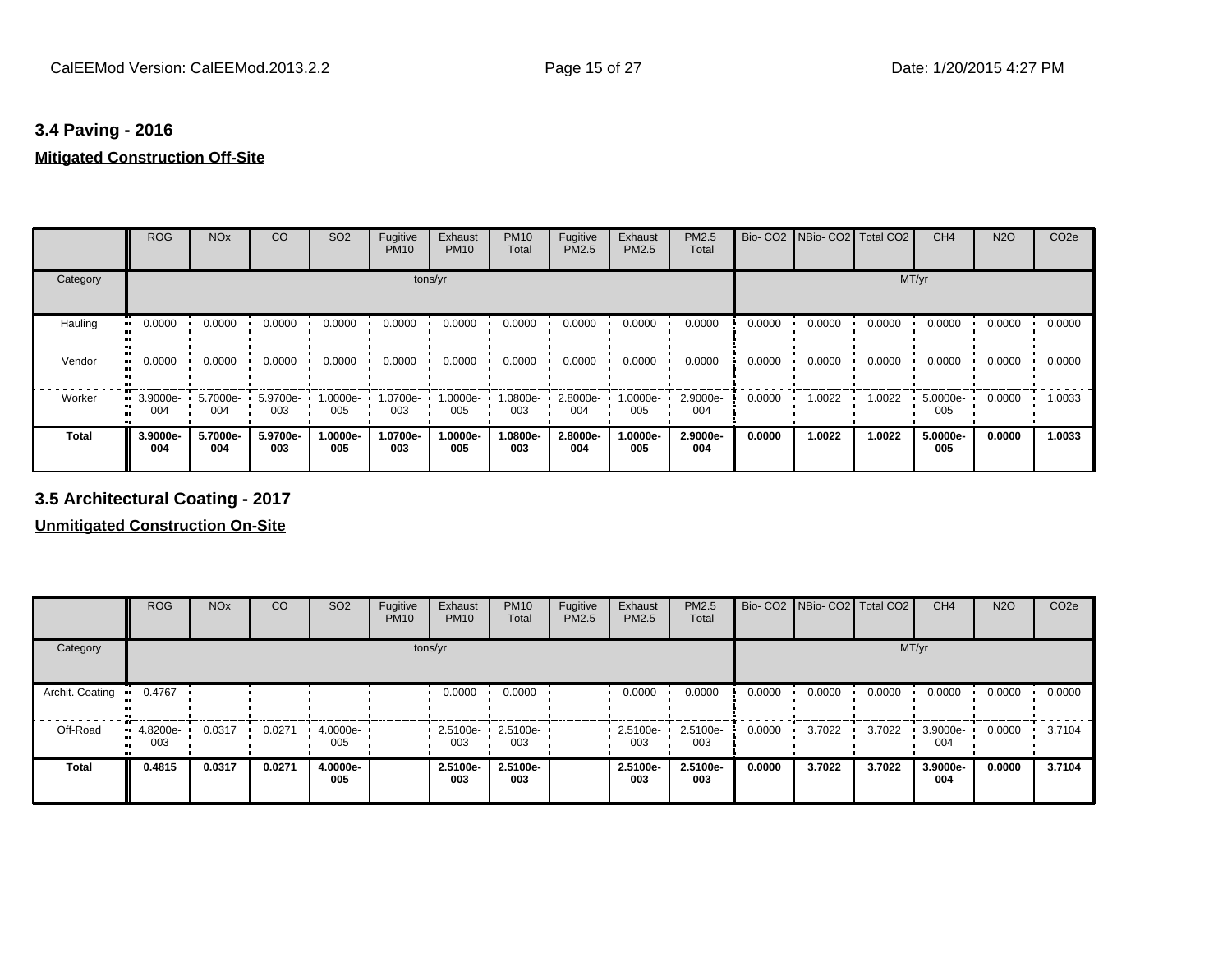# **3.5 Architectural Coating - 2017**

# **Unmitigated Construction Off-Site**

|          | <b>ROG</b>      | <b>NO<sub>x</sub></b> | CO              | SO <sub>2</sub> | Fugitive<br><b>PM10</b> | Exhaust<br><b>PM10</b> | <b>PM10</b><br>Total | Fugitive<br><b>PM2.5</b> | Exhaust<br><b>PM2.5</b> | PM2.5<br>Total  | Bio-CO <sub>2</sub> | NBio-CO2   Total CO2 |        | CH <sub>4</sub> | <b>N2O</b> | CO <sub>2e</sub> |
|----------|-----------------|-----------------------|-----------------|-----------------|-------------------------|------------------------|----------------------|--------------------------|-------------------------|-----------------|---------------------|----------------------|--------|-----------------|------------|------------------|
| Category |                 |                       |                 |                 | tons/yr                 |                        |                      |                          |                         |                 |                     |                      | MT/yr  |                 |            |                  |
| Hauling  | 0.0000          | 0.0000                | 0.0000          | 0.0000          | 0.0000                  | 0.0000                 | 0.0000               | 0.0000                   | 0.0000                  | 0.0000          | 0.0000              | 0.0000               | 0.0000 | 0.0000          | 0.0000     | 0.0000           |
| Vendor   | 0.0000          | 0.0000                | 0.0000          | 0.0000          | 0.0000                  | 0.0000                 | 0.0000               | 0.0000                   | 0.0000                  | 0.0000          | 0.0000              | 0.0000               | 0.0000 | 0.0000          | 0.0000     | 0.0000           |
| Worker   | 5.2000e-<br>004 | 7.7000e- 1<br>004     | 8.0100e-<br>003 | 2.0000e-<br>005 | 1.5900e-<br>003         | -:0000e<br>005         | 1.6000e-<br>003      | 4.2000e-<br>004          | 1.0000e-<br>005         | 4.3000e-<br>004 | 0.0000              | 1.4332               | 1.4332 | 7.0000e-<br>005 | 0.0000     | 1.4348           |
| Total    | 5.2000e-<br>004 | 7.7000e-<br>004       | 8.0100e-<br>003 | 2.0000e-<br>005 | 1.5900e-<br>003         | 1.0000e-<br>005        | 1.6000e-<br>003      | 4.2000e-<br>004          | 1.0000e-<br>005         | 4.3000e-<br>004 | 0.0000              | 1.4332               | 1.4332 | 7.0000e-<br>005 | 0.0000     | 1.4348           |

### **Mitigated Construction On-Site**

|                 | <b>ROG</b>                   | <b>NO<sub>x</sub></b> | CO     | SO <sub>2</sub> | Fugitive<br><b>PM10</b> | Exhaust<br><b>PM10</b> | <b>PM10</b><br>Total | Fugitive<br><b>PM2.5</b> | Exhaust<br><b>PM2.5</b> | <b>PM2.5</b><br>Total |        | Bio- CO2   NBio- CO2   Total CO2 |        | CH <sub>4</sub> | <b>N2O</b> | CO <sub>2e</sub> |
|-----------------|------------------------------|-----------------------|--------|-----------------|-------------------------|------------------------|----------------------|--------------------------|-------------------------|-----------------------|--------|----------------------------------|--------|-----------------|------------|------------------|
| Category        |                              |                       |        |                 |                         | tons/yr                |                      |                          |                         |                       |        |                                  | MT/yr  |                 |            |                  |
| Archit. Coating | 0.4767                       |                       |        |                 |                         | 0.0000                 | 0.0000               |                          | 0.0000                  | 0.0000                | 0.0000 | 0.0000                           | 0.0000 | 0.0000          | 0.0000     | 0.0000           |
| Off-Road        | 4.8200e-<br>$\bullet$<br>003 | 0.0317                | 0.0271 | 4.0000e-<br>005 |                         | 2.5100e-<br>003        | 2.5100e-<br>003      |                          | 2.5100e-<br>003         | 2.5100e-<br>003       | 0.0000 | 3.7022                           | 3.7022 | 3.9000e-<br>004 | 0.0000     | 3.7104           |
| <b>Total</b>    | 0.4815                       | 0.0317                | 0.0271 | 4.0000e-<br>005 |                         | 2.5100e-<br>003        | 2.5100e-<br>003      |                          | 2.5100e-<br>003         | 2.5100e-<br>003       | 0.0000 | 3.7022                           | 3.7022 | 3.9000e-<br>004 | 0.0000     | 3.7104           |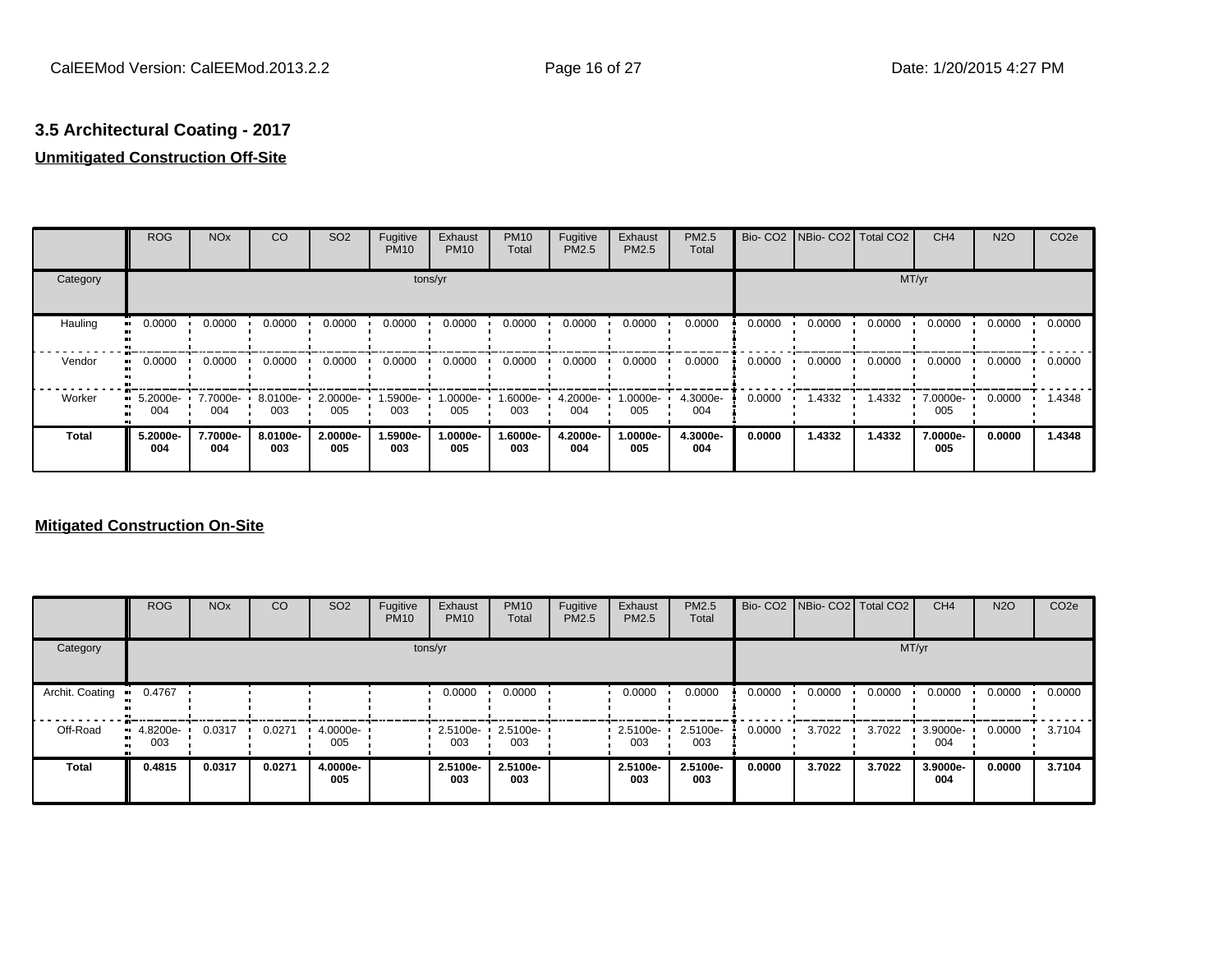# **3.5 Architectural Coating - 2017**

# **Mitigated Construction Off-Site**

|              | <b>ROG</b>      | <b>NO<sub>x</sub></b> | CO              | SO <sub>2</sub> | Fugitive<br><b>PM10</b> | Exhaust<br><b>PM10</b> | <b>PM10</b><br>Total | Fugitive<br><b>PM2.5</b> | Exhaust<br>PM2.5 | <b>PM2.5</b><br>Total |        | Bio- CO2   NBio- CO2   Total CO2 |        | CH <sub>4</sub> | <b>N2O</b> | CO <sub>2e</sub> |
|--------------|-----------------|-----------------------|-----------------|-----------------|-------------------------|------------------------|----------------------|--------------------------|------------------|-----------------------|--------|----------------------------------|--------|-----------------|------------|------------------|
| Category     |                 |                       |                 |                 |                         | tons/yr                |                      |                          |                  |                       |        |                                  | MT/yr  |                 |            |                  |
| Hauling<br>œ | 0.0000          | 0.0000                | 0.0000          | 0.0000          | 0.0000                  | 0.0000                 | 0.0000               | 0.0000                   | 0.0000           | 0.0000                | 0.0000 | 0.0000                           | 0.0000 | 0.0000          | 0.0000     | 0.0000           |
| Vendor<br>œ  | 0.0000          | 0.0000                | 0.0000          | 0.0000          | 0.0000                  | 0.0000                 | 0.0000               | 0.0000                   | 0.0000           | 0.0000                | 0.0000 | 0.0000                           | 0.0000 | 0.0000          | 0.0000     | 0.0000           |
| Worker       | 5.2000e-<br>004 | 7.7000e-<br>004       | 8.0100e-<br>003 | 2.0000e-<br>005 | 1.5900e-<br>003         | 1.0000e-<br>005        | 1.6000e-<br>003      | 4.2000e-<br>004          | 1.0000e-<br>005  | 4.3000e-<br>004       | 0.0000 | 1.4332                           | 1.4332 | 7.0000e-<br>005 | 0.0000     | 1.4348           |
| <b>Total</b> | 5.2000e-<br>004 | 7.7000e-<br>004       | 8.0100e-<br>003 | 2.0000e-<br>005 | 1.5900e-<br>003         | 1.0000e-<br>005        | 1.6000e-<br>003      | 4.2000e-<br>004          | -.0000e<br>005   | 4.3000e-<br>004       | 0.0000 | 1.4332                           | 1.4332 | 7.0000e-<br>005 | 0.0000     | 1.4348           |

# **4.0 Operational Detail - Mobile**

### **4.1 Mitigation Measures Mobile**

|             | <b>ROG</b> | <b>NO<sub>x</sub></b> | CO     | SO <sub>2</sub> | Fugitive<br><b>PM10</b> | Exhaust<br><b>PM10</b> | <b>PM10</b><br>Total | Fugitive<br><b>PM2.5</b> | Exhaust<br><b>PM2.5</b> | PM2.5<br>Total |  | Bio- CO2 NBio- CO2   Total CO2 | CH <sub>4</sub> | <b>N2O</b> | CO <sub>2</sub> e    |
|-------------|------------|-----------------------|--------|-----------------|-------------------------|------------------------|----------------------|--------------------------|-------------------------|----------------|--|--------------------------------|-----------------|------------|----------------------|
| Category    |            |                       |        |                 |                         | tons/yr                |                      |                          |                         |                |  |                                | MT/yr           |            |                      |
| Mitigated   | 0.8158     | 2.0296                | 8.1400 | 0.0194          | 1.3069                  | 0.0278                 | 3347ء                | 0.3497                   | 0.0256                  | 0.3753         |  | $0.0000$ 1,453.561 1,453.561 · | 0.0564          | 0.0000     | 1,454.745            |
| Unmitigated | 0.8158     | 2.0296                | 8.1400 | 0.0194          | 1.3069                  | 0.0278                 | 1.3347               | 0.3497                   | 0.0256                  | 0.3753         |  | $0.0000$ 1.453.561 1.453.561   | 0.0564          |            | $0.0000 + 1,454.745$ |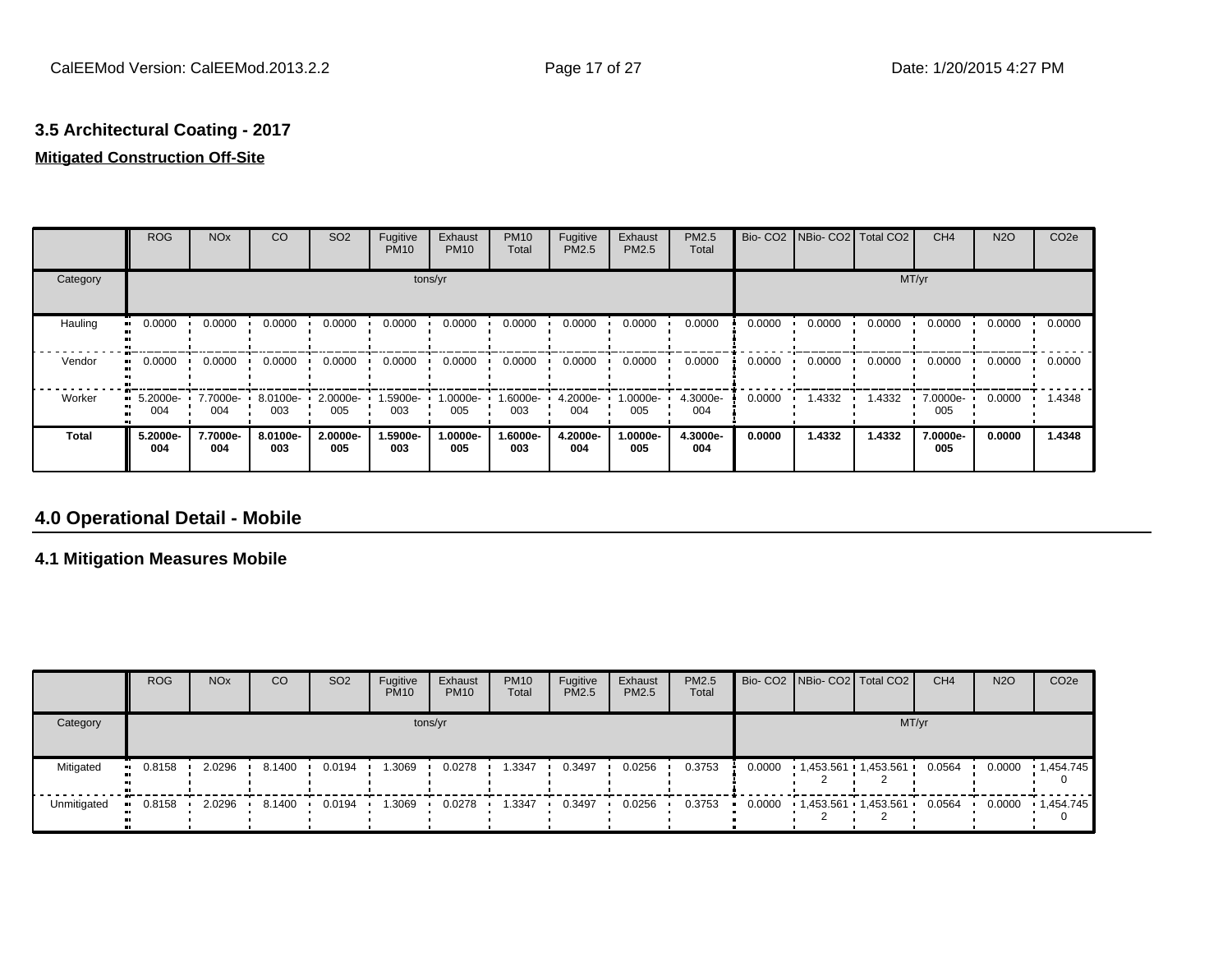### **4.2 Trip Summary Information**

|                                 |         | Average Daily Trip Rate |        | Unmitigated       | Mitigated         |
|---------------------------------|---------|-------------------------|--------|-------------------|-------------------|
| Land Use                        | Weekdav | Saturday                | Sunday | <b>Annual VMT</b> | <b>Annual VMT</b> |
| Parking Lot                     | 0.00    | 0.00                    | 0.00   |                   |                   |
| <b>Regional Shopping Center</b> | .653.19 | .923.85                 | 971.74 | 3,448,666         | 3.448.666         |
| Total                           | .653.19 | .923.85                 | 971.74 | 3,448,666         | 3,448,666         |

# **4.3 Trip Type Information**

|                          |            | <b>Miles</b>   |                                                     |       | Trip % |       |         | Trip Purpose %  |         |
|--------------------------|------------|----------------|-----------------------------------------------------|-------|--------|-------|---------|-----------------|---------|
| Land Use                 | H-W or C-W | $H-S$ or $C-C$ | │ H-O or C-NW ┃H-W or C-W┃ H-S or C-C ┃ H-O or C-NW |       |        |       | Primary | <b>Diverted</b> | Pass-by |
| Parking Lot              | 16.60      | 8.40           | 6.90                                                | 0.00  | 0.00   | 0.00  |         |                 |         |
| Regional Shopping Center | 16.60      | 8.40           | 6.90                                                | 16.30 | 64.70  | 19.00 | 54      | 35              |         |

| <b>LDA</b> | LDT <sup>4</sup> | LDT2     | MDV       | LHD1     | LHD <sub>2</sub> | MHD      | HHD      | OBUS     | <b>UBUS</b> | <b>MCY</b> | <b>SBUS</b> | <b>MH</b> |
|------------|------------------|----------|-----------|----------|------------------|----------|----------|----------|-------------|------------|-------------|-----------|
| 0.512137   | 0.059943         | J.180601 | ህ.139123• | 0.042256 | 0.006647         | 0.016115 | 0.031670 | 0.001940 | 0.002502    | 0.004362   | ·000588. (  | 0.002117  |

# **5.0 Energy Detail 4.4 Fleet Mix**

Historical Energy Use: N

## **5.1 Mitigation Measures Energy**

Install High Efficiency Lighting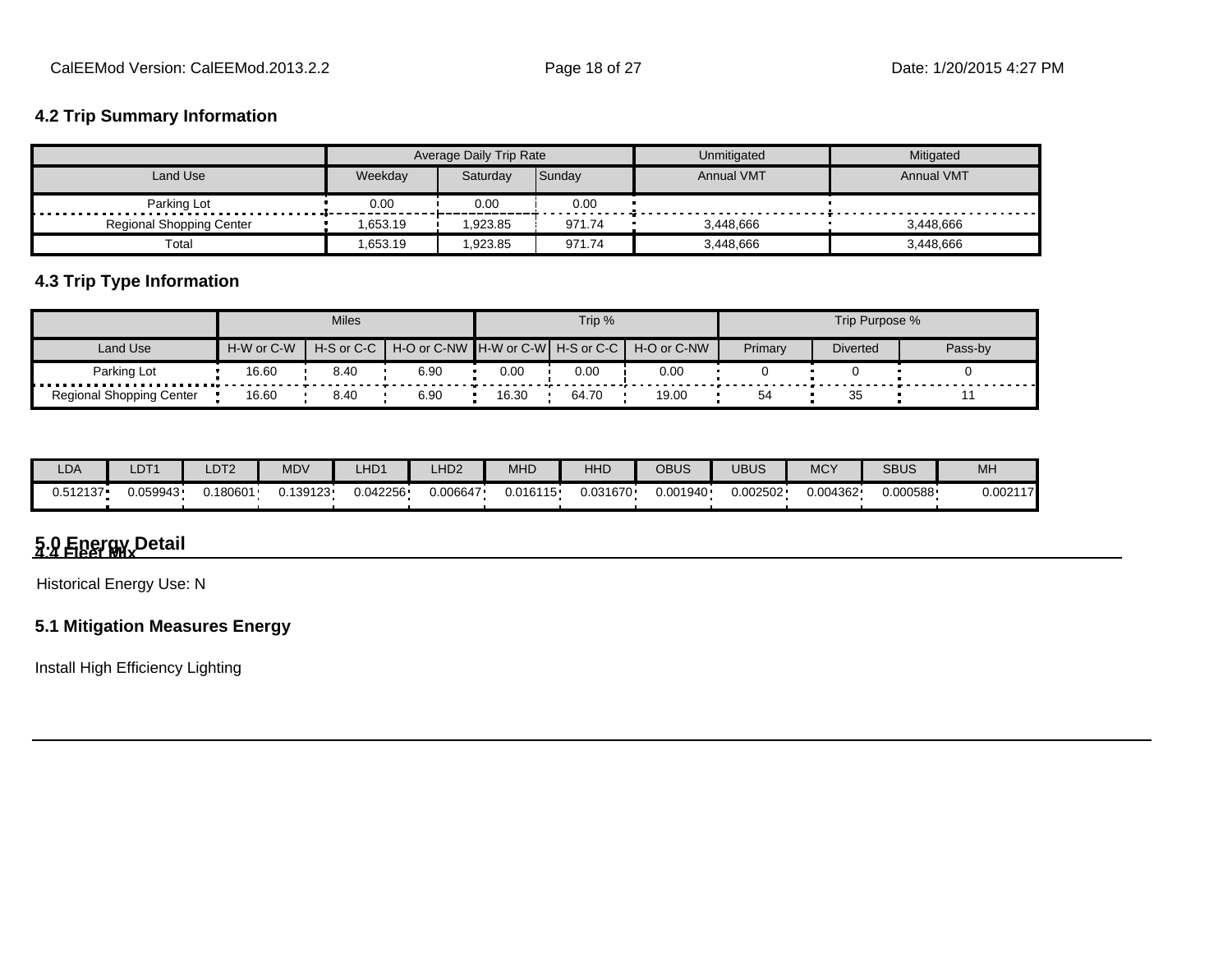|                                  | <b>ROG</b>         | <b>NO<sub>x</sub></b> | CO                 | SO <sub>2</sub>    | Fugitive<br><b>PM10</b> | Exhaust<br><b>PM10</b> | <b>PM10</b><br>Total | Fugitive<br>PM2.5 | Exhaust<br><b>PM2.5</b> | PM2.5<br>Total  |        |                   | Bio- CO2   NBio- CO2   Total CO2 | CH <sub>4</sub> | <b>N2O</b>      | CO <sub>2e</sub> |
|----------------------------------|--------------------|-----------------------|--------------------|--------------------|-------------------------|------------------------|----------------------|-------------------|-------------------------|-----------------|--------|-------------------|----------------------------------|-----------------|-----------------|------------------|
| Category                         |                    |                       |                    |                    |                         | tons/yr                |                      |                   |                         |                 |        |                   |                                  | MT/yr           |                 |                  |
| Electricity<br>Mitigated         |                    |                       |                    |                    |                         | 0.0000                 | 0.0000               |                   | 0.0000                  | 0.0000          | 0.0000 | 163.1838 163.1838 |                                  | 7.5000e-<br>003 | -5500e-<br>003  | 163.8224         |
| Electricity<br>Unmitigated       |                    |                       |                    |                    |                         | 0.0000                 | 0.0000               |                   | 0.0000                  | 0.0000          | 0.0000 | 163.1838 163.1838 |                                  | 7.5000e-<br>003 | .5500e-<br>003  | 163.8224         |
| <b>NaturalGas</b><br>Mitigated   | $-4.3000e-$<br>004 | 3.8700e-<br>003       | 3.2500e-<br>003    | 2.0000e-<br>005    |                         | 2.9000e-<br>004        | 2.9000e-<br>004      |                   | 2.9000e-<br>004         | 2.9000e-<br>004 | 0.0000 | 4.2117            | 4.2117                           | 8.0000e-<br>005 | 8.0000e-<br>005 | 4.2374           |
| <b>NaturalGas</b><br>Unmitigated | $-4.3000e-$<br>004 | 3.8700e-<br>003       | $3.2500e -$<br>003 | $2.0000e -$<br>005 |                         | 2.9000e-<br>004        | 2.9000e-<br>004      |                   | 2.9000e-<br>004         | 2.9000e-<br>004 | 0.0000 | 4.2117            | 4.2117                           | 8.0000e-<br>005 | 8.0000e-<br>005 | 4.2374           |

# **5.2 Energy by Land Use - NaturalGas**

**Unmitigated**

|                                    | NaturalGa<br>s Use | <b>ROG</b>        | <b>NO<sub>x</sub></b> | CO              | SO <sub>2</sub> | Fugitive<br><b>PM10</b> | Exhaust<br><b>PM10</b> | <b>PM10</b><br>Total | Fugitive<br>PM2.5 | Exhaust<br>PM2.5 | PM2.5<br>Total  |        | Bio- CO2   NBio- CO2   Total CO2 |        | CH <sub>4</sub> | <b>N2O</b>           | CO <sub>2e</sub> |
|------------------------------------|--------------------|-------------------|-----------------------|-----------------|-----------------|-------------------------|------------------------|----------------------|-------------------|------------------|-----------------|--------|----------------------------------|--------|-----------------|----------------------|------------------|
| Land Use                           | kBTU/yr            |                   |                       |                 |                 |                         | tons/yr                |                      |                   |                  |                 |        |                                  |        | MT/yr           |                      |                  |
| Parking Lot                        | $\Omega$           | 0.0000<br>        | 0.0000                | 0.0000          | 0.0000          |                         | 0.0000                 | 0.0000               |                   | 0.0000           | 0.0000          | 0.0000 | 0.0000                           | 0.0000 | 0.0000          | 0.0000               | 0.0000           |
| Regional<br><b>Shopping Center</b> | 78925              | $4.3000e-$<br>004 | 3.8700e-<br>003       | 3.2500e-<br>003 | 2.0000e-<br>005 |                         | 2.9000e-<br>004        | 2.9000e-<br>004      |                   | 2.9000e-<br>004  | 2.9000e-<br>004 | 0.0000 | 4.2117                           | 4.2117 | 8.0000e-<br>005 | $8.0000e - 1$<br>005 | 4.2374           |
| <b>Total</b>                       |                    | 4.3000e-<br>004   | 3.8700e-<br>003       | 3.2500e-<br>003 | 2.0000e-<br>005 |                         | 2.9000e-<br>004        | 2.9000e-<br>004      |                   | 2.9000e-<br>004  | 2.9000e-<br>004 | 0.0000 | 4.2117                           | 4.2117 | 8.0000e-<br>005 | 8.0000e-<br>005      | 4.2374           |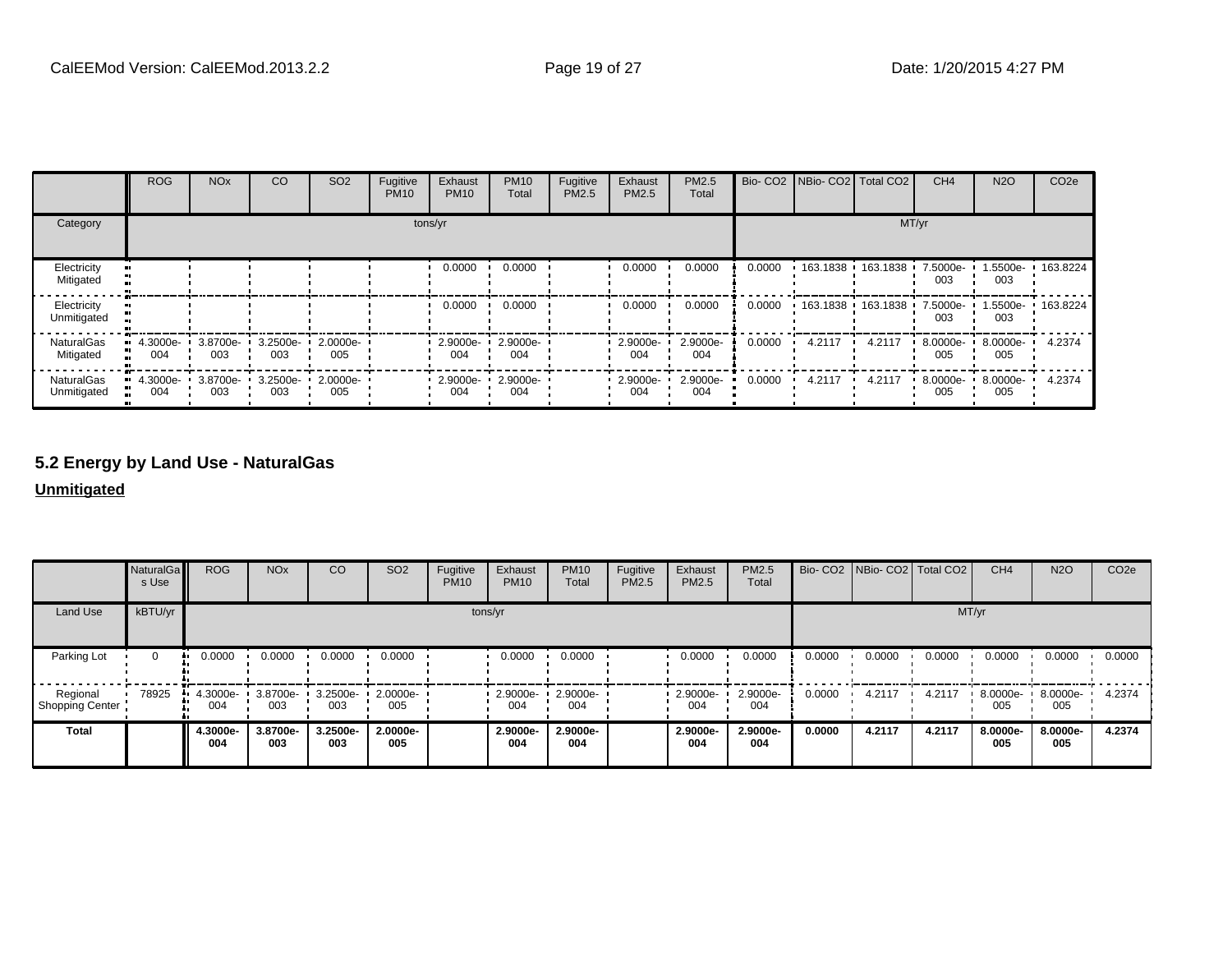# **5.2 Energy by Land Use - NaturalGas**

### **Mitigated**

|                             | NaturalGa<br>s Use | <b>ROG</b>      | <b>NO<sub>x</sub></b> | CO              | SO <sub>2</sub> | Fugitive<br><b>PM10</b> | Exhaust<br><b>PM10</b> | <b>PM10</b><br>Total | Fugitive<br><b>PM2.5</b> | Exhaust<br>PM2.5 | PM2.5<br>Total  |        | Bio- CO2   NBio- CO2   Total CO2 |        | CH <sub>4</sub> | <b>N2O</b>      | CO <sub>2e</sub> |
|-----------------------------|--------------------|-----------------|-----------------------|-----------------|-----------------|-------------------------|------------------------|----------------------|--------------------------|------------------|-----------------|--------|----------------------------------|--------|-----------------|-----------------|------------------|
| Land Use                    | kBTU/yr            |                 |                       |                 |                 |                         | tons/yr                |                      |                          |                  |                 |        |                                  | MT/yr  |                 |                 |                  |
| Parking Lot                 | $\Omega$           | 0.0000          | 0.0000                | 0.0000          | 0.0000          |                         | 0.0000                 | 0.0000               |                          | 0.0000           | 0.0000          | 0.0000 | 0.0000                           | 0.0000 | 0.0000          | 0.0000          | 0.0000           |
| Regional<br>Shopping Center | 78925              | 4.3000e-<br>004 | 3.8700e-<br>003       | 3.2500e-<br>003 | 2.0000e-<br>005 |                         | 2.9000e-<br>004        | 2.9000e-<br>004      |                          | 2.9000e-<br>004  | 2.9000e-<br>004 | 0.0000 | 4.2117                           | 4.2117 | 8.0000e-<br>005 | 8.0000e-<br>005 | 4.2374           |
| Total                       |                    | 4.3000e-<br>004 | 3.8700e-<br>003       | 3.2500e-<br>003 | 2.0000e-<br>005 |                         | 2.9000e-<br>004        | 2.9000e-<br>004      |                          | 2.9000e-<br>004  | 2.9000e-<br>004 | 0.0000 | 4.2117                           | 4.2117 | 8.0000e-<br>005 | 8.0000e-<br>005 | 4.2374           |

# **5.3 Energy by Land Use - Electricity**

#### **Unmitigated**

|                             | Electricity<br><b>Use</b> | Total CO <sub>2</sub> | CH <sub>4</sub> | <b>N2O</b>      | CO <sub>2e</sub> |
|-----------------------------|---------------------------|-----------------------|-----------------|-----------------|------------------|
| Land Use                    | kWh/yr                    |                       |                 | MT/yr           |                  |
| Parking Lot                 | 77440                     | 22.1608               | 1.0200e-<br>003 | 2.1000e-<br>004 | 22.2475          |
| Regional<br>Shopping Center | 492800                    | 141.0230<br>۰.        | 6.4800e-<br>003 | 1.3400e-<br>003 | 141.5749         |
| <b>Total</b>                |                           | 163.1838              | 7.5000e-<br>003 | 1.5500e-<br>003 | 163.8224         |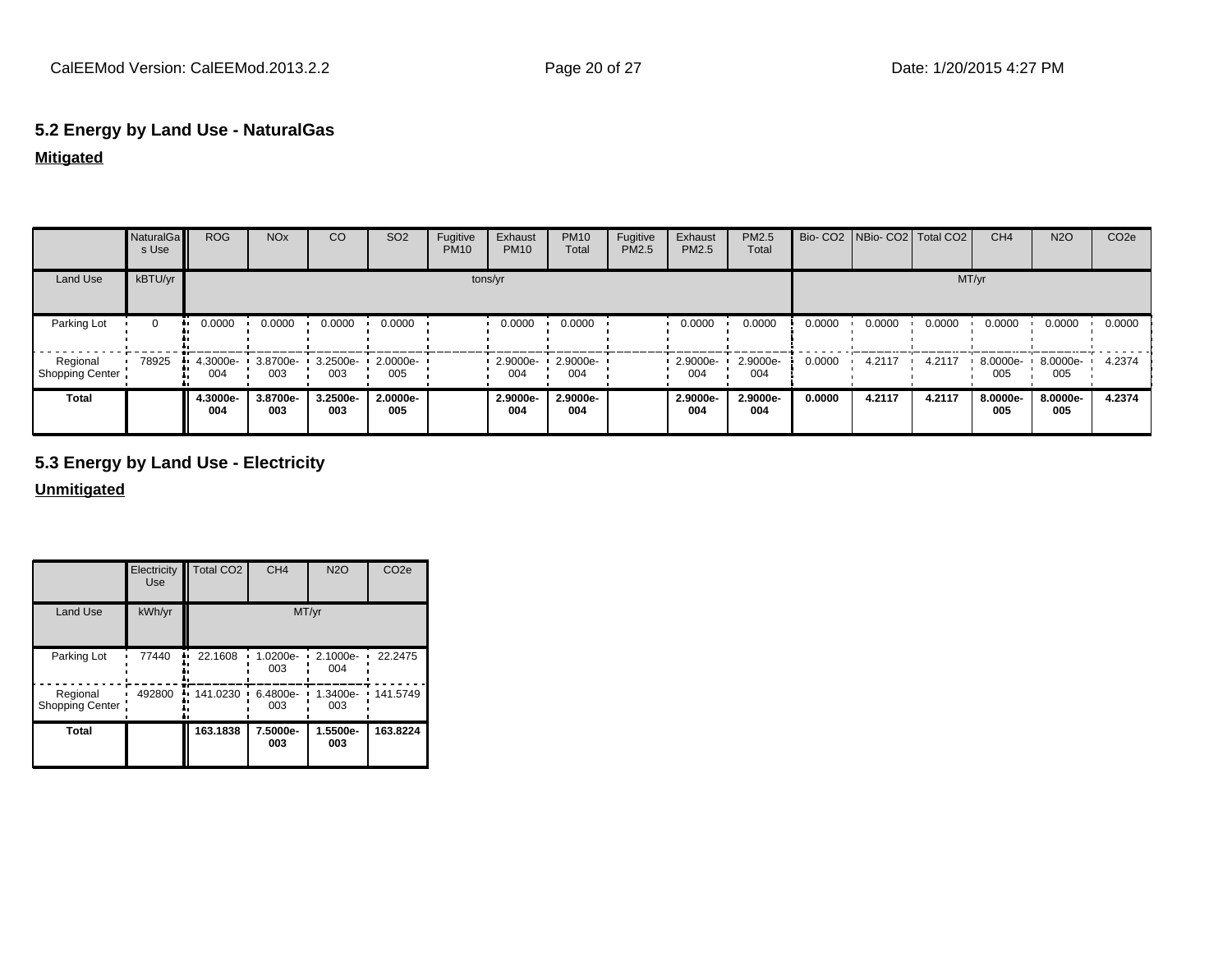# **5.3 Energy by Land Use - Electricity Mitigated**

|                             | Electricity<br><b>Use</b> | <b>Total CO2</b> | CH <sub>4</sub> | <b>N2O</b>      | CO <sub>2e</sub> |
|-----------------------------|---------------------------|------------------|-----------------|-----------------|------------------|
| Land Use                    | kWh/yr                    |                  |                 | MT/yr           |                  |
| Parking Lot                 | 77440                     | 22.1608          | 1.0200e-<br>003 | 2.1000e-<br>004 | 22.2475          |
| Regional<br>Shopping Center | 492800                    | 141.0230<br>٠.   | 6.4800e-<br>003 | 1.3400e-<br>003 | 141.5749         |
| Total                       |                           | 163.1838         | 7.5000e-<br>003 | 1.5500e-<br>003 | 163.8224         |

# **6.0 Area Detail**

## **6.1 Mitigation Measures Area**

Use Low VOC Paint - Residential Interior Use Low VOC Paint - Residential Exterior Use Low VOC Paint - Non-Residential Interior Use Low VOC Paint - Non-Residential Exterior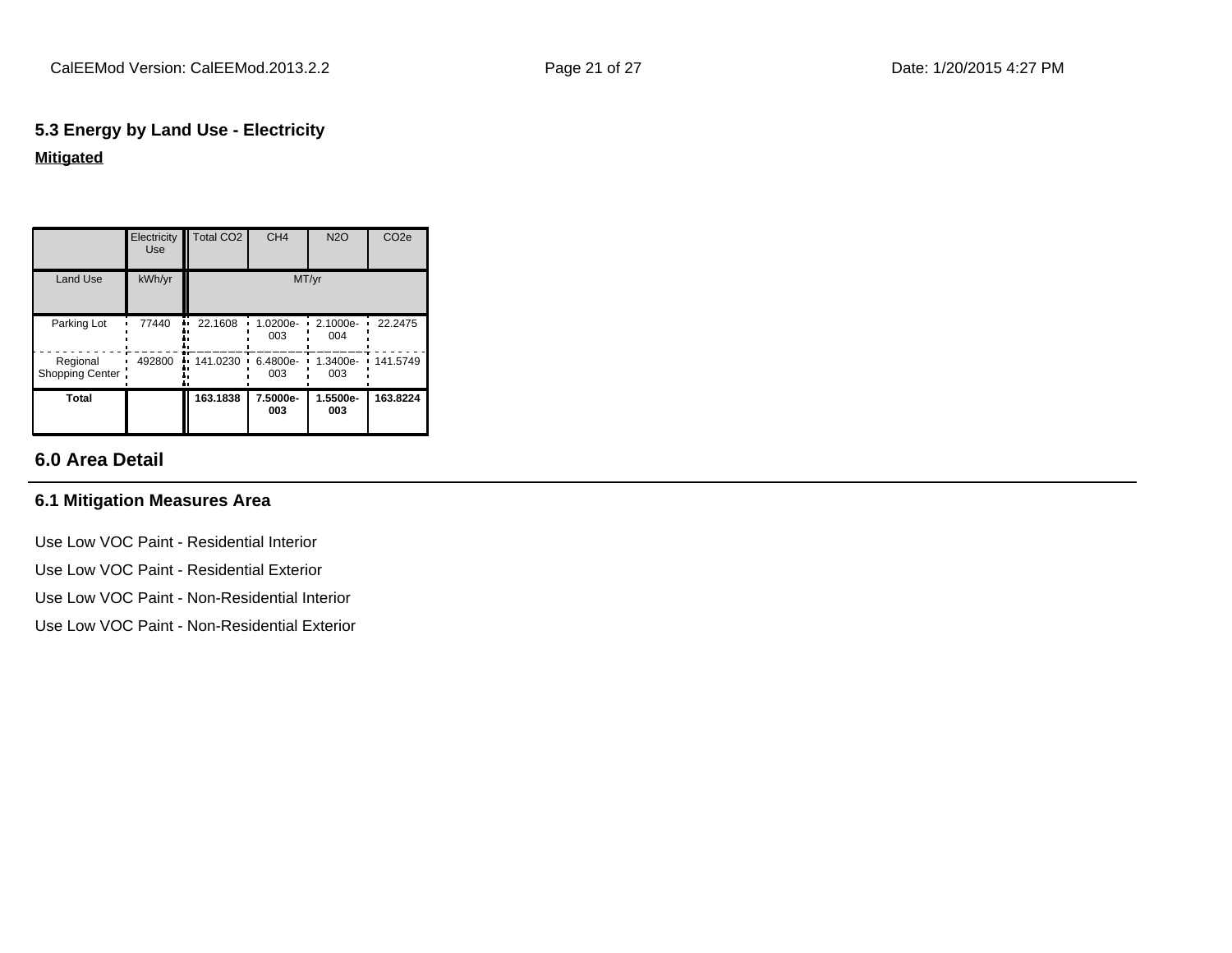|             | <b>ROG</b> | <b>NO<sub>x</sub></b> | CO              | SO <sub>2</sub> | Fugitive<br><b>PM10</b> | Exhaust<br><b>PM10</b> | <b>PM10</b><br>Total | Fugitive<br>PM2.5 | Exhaust<br><b>PM2.5</b> | <b>PM2.5</b><br>Total |        | Bio- CO2   NBio- CO2   Total CO2 |                          | CH <sub>4</sub> | <b>N2O</b> | CO <sub>2e</sub> |
|-------------|------------|-----------------------|-----------------|-----------------|-------------------------|------------------------|----------------------|-------------------|-------------------------|-----------------------|--------|----------------------------------|--------------------------|-----------------|------------|------------------|
| Category    |            |                       |                 |                 |                         | tons/yr                |                      |                   |                         |                       |        |                                  | MT/yr                    |                 |            |                  |
| Mitigated   | 0.5051     | 3.0000e-<br>005       | 3.3400e-<br>003 | 0.0000          |                         | 1.0000e-<br>005        | 1.0000e-<br>005      |                   | 1.0000e-<br>005         | 1.0000e-<br>005       | 0.0000 | 003                              | 6.4200e- 6.4200e-<br>003 | 2.0000e-<br>005 | 0.0000     | 6.7900e-<br>003  |
| Unmitigated | 0.5051     | 3.0000e-<br>005       | 3.3400e-<br>003 | 0.0000          |                         | 1.0000e-<br>005        | 1.0000e-<br>005      |                   | 1.0000e-<br>005         | 1.0000e-<br>005       | 0.0000 | 6.4200e- 6.4200e-<br>003         | 003                      | 2.0000e-<br>005 | 0.0000     | 6.7900e-<br>003  |

# **6.2 Area by SubCategory**

# **Unmitigated**

|                          | <b>ROG</b>      | <b>NO<sub>x</sub></b> | CO              | SO <sub>2</sub> | Fugitive<br><b>PM10</b> | Exhaust<br><b>PM10</b> | <b>PM10</b><br>Total | Fugitive<br>PM2.5 | Exhaust<br><b>PM2.5</b> | PM2.5<br>Total  |        |                    | Bio- CO2 NBio- CO2 Total CO2 | CH <sub>4</sub> | <b>N2O</b> | CO <sub>2e</sub> |
|--------------------------|-----------------|-----------------------|-----------------|-----------------|-------------------------|------------------------|----------------------|-------------------|-------------------------|-----------------|--------|--------------------|------------------------------|-----------------|------------|------------------|
| SubCategory              |                 |                       |                 |                 |                         | tons/yr                |                      |                   |                         |                 |        |                    | MT/yr                        |                 |            |                  |
| Architectural<br>Coating | 0.0477          |                       |                 |                 |                         | 0.0000                 | 0.0000               |                   | 0.0000                  | 0.0000          | 0.0000 | 0.0000             | 0.0000                       | 0.0000          | 0.0000     | 0.0000           |
| Consumer<br>Products     | 0.4571          |                       |                 |                 |                         | 0.0000                 | 0.0000               |                   | 0.0000                  | 0.0000          | 0.0000 | 0.0000             | 0.0000                       | 0.0000          | 0.0000     | 0.0000           |
| Landscaping              | 3.2000e-<br>004 | 3.0000e-<br>005       | 3.3400e-<br>003 | 0.0000          |                         | 1.0000e-<br>005        | 1.0000e-<br>005      |                   | 1.0000e-<br>005         | 1.0000e-<br>005 | 0.0000 | $6.4200e -$<br>003 | 6.4200e-<br>003              | 2.0000e-<br>005 | 0.0000     | 6.7900e-<br>003  |
| <b>Total</b>             | 0.5051          | 3.0000e-<br>005       | 3.3400e-<br>003 | 0.0000          |                         | 1.0000e-<br>005        | 1.0000e-<br>005      |                   | 1.0000e-<br>005         | 1.0000e-<br>005 | 0.0000 | 6.4200e-<br>003    | 6.4200e-<br>003              | 2.0000e-<br>005 | 0.0000     | 6.7900e-<br>003  |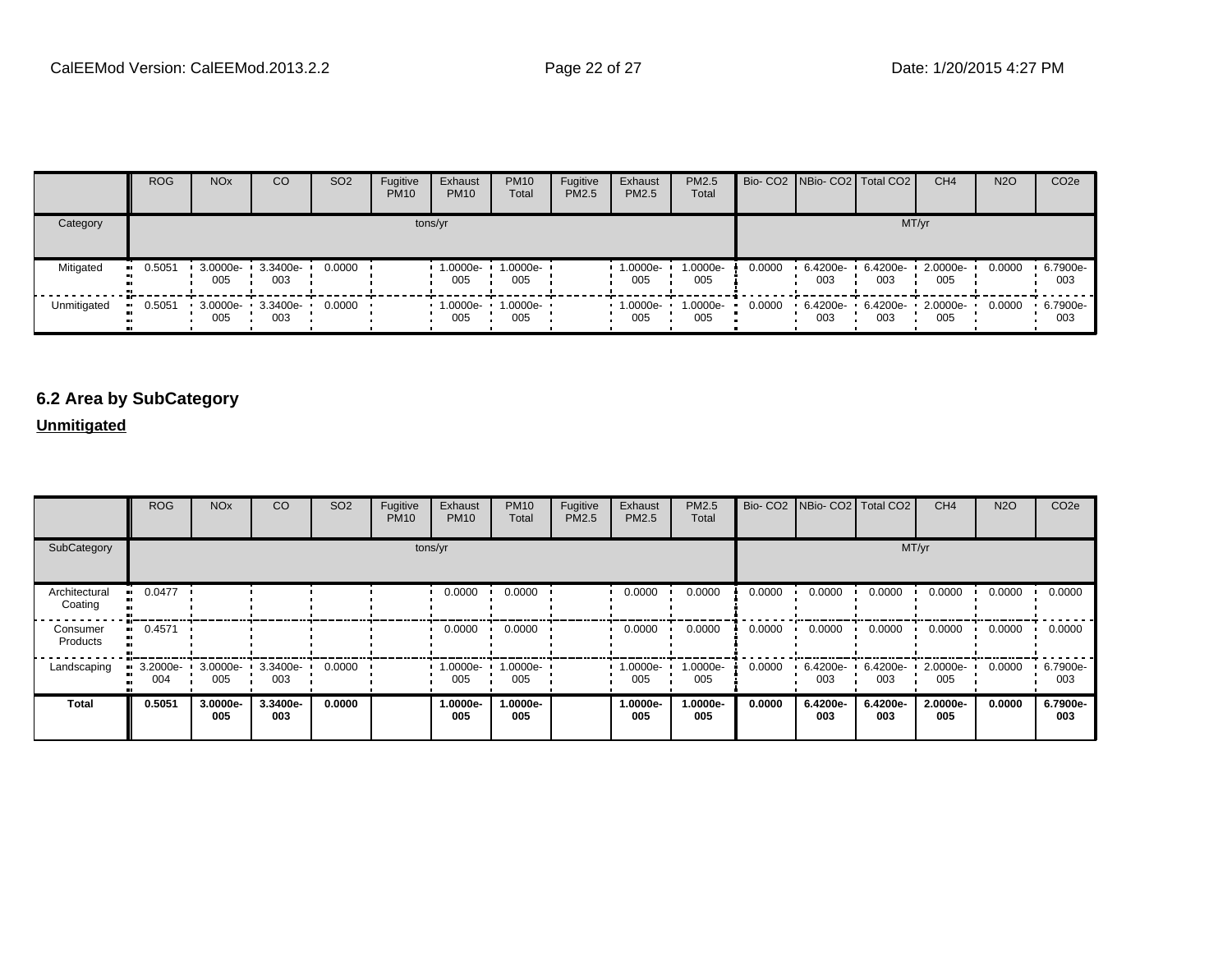#### **6.2 Area by SubCategory**

#### **Mitigated**

|                          | <b>ROG</b>      | <b>NO<sub>x</sub></b> | CO              | SO <sub>2</sub> | Fugitive<br><b>PM10</b> | Exhaust<br><b>PM10</b> | <b>PM10</b><br>Total | Fugitive<br><b>PM2.5</b> | Exhaust<br><b>PM2.5</b> | <b>PM2.5</b><br>Total |        | Bio- CO2   NBio- CO2   Total CO2 |                 | CH <sub>4</sub> | <b>N2O</b> | CO <sub>2e</sub> |
|--------------------------|-----------------|-----------------------|-----------------|-----------------|-------------------------|------------------------|----------------------|--------------------------|-------------------------|-----------------------|--------|----------------------------------|-----------------|-----------------|------------|------------------|
| SubCategory              |                 |                       |                 |                 |                         | tons/yr                |                      |                          |                         |                       |        |                                  | MT/yr           |                 |            |                  |
| Architectural<br>Coating | 0.0477          |                       |                 |                 |                         | 0.0000                 | 0.0000               |                          | 0.0000                  | 0.0000                | 0.0000 | 0.0000                           | 0.0000          | 0.0000          | 0.0000     | 0.0000           |
| Consumer<br>Products     | 0.4571          |                       |                 |                 |                         | 0.0000                 | 0.0000               |                          | 0.0000                  | 0.0000                | 0.0000 | 0.0000                           | 0.0000          | 0.0000          | 0.0000     | 0.0000           |
| Landscaping              | 3.2000e-<br>004 | 3.0000e-<br>005       | 3.3400e-<br>003 | 0.0000          |                         | 1.0000e-<br>005        | 1.0000e-<br>005      |                          | 1.0000e-<br>005         | 1.0000e-<br>005       | 0.0000 | 6.4200e-<br>003                  | 6.4200e-<br>003 | 2.0000e-<br>005 | 0.0000     | 6.7900e-<br>003  |
| <b>Total</b>             | 0.5051          | 3.0000e-<br>005       | 3.3400e-<br>003 | 0.0000          |                         | 1.0000e-<br>005        | 1.0000e-<br>005      |                          | 1.0000e-<br>005         | 1.0000e-<br>005       | 0.0000 | 6.4200e-<br>003                  | 6.4200e-<br>003 | 2.0000e-<br>005 | 0.0000     | 6.7900e-<br>003  |

# **7.0 Water Detail**

### **7.1 Mitigation Measures Water**

Install Low Flow Bathroom Faucet

Install Low Flow Kitchen Faucet

Install Low Flow Toilet

Install Low Flow Shower

Use Water Efficient Irrigation System

Use Water Efficient Landscaping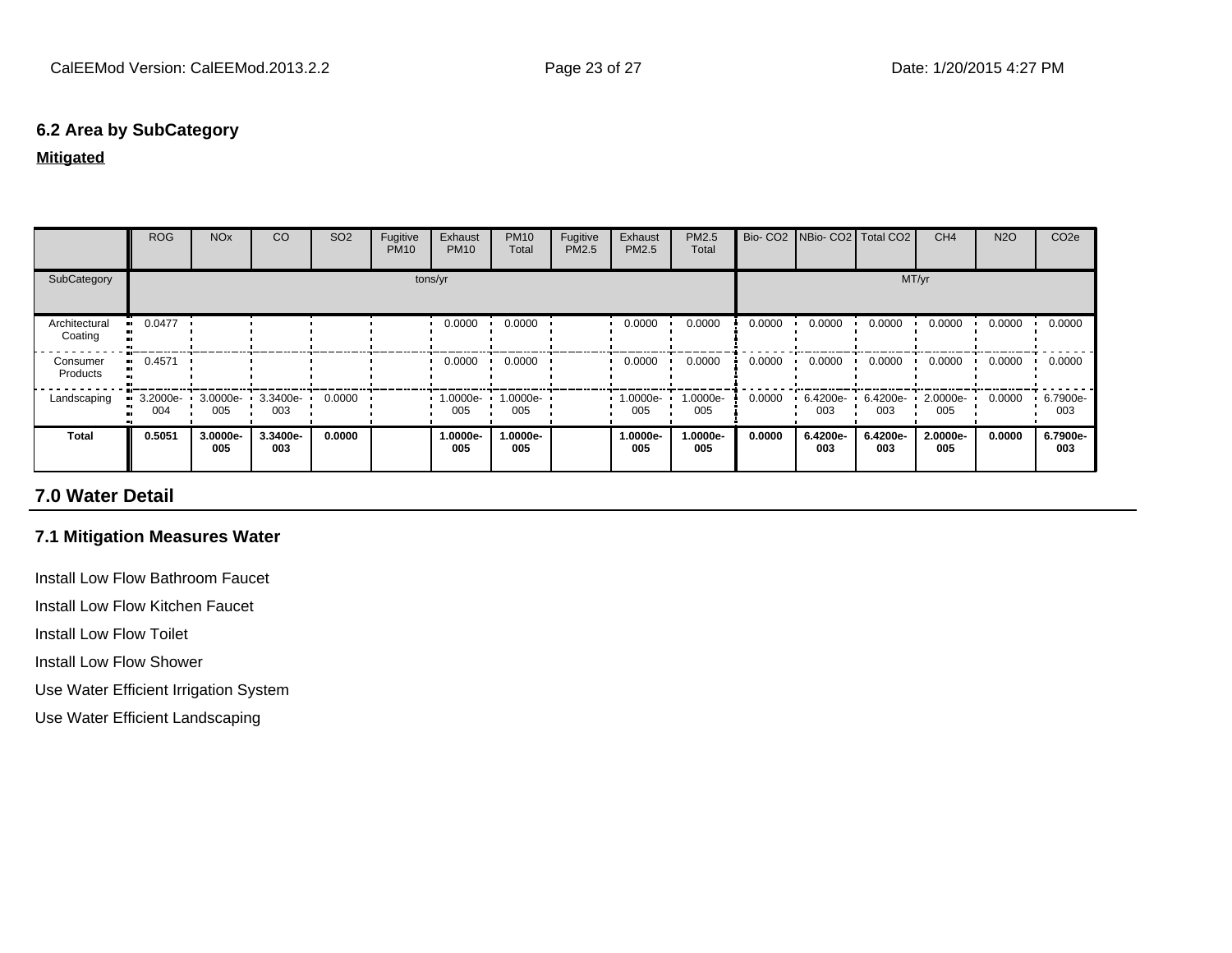|             | Total CO <sub>2</sub>    | CH <sub>4</sub> | <b>N2O</b>      | CO <sub>2e</sub> |
|-------------|--------------------------|-----------------|-----------------|------------------|
| Category    |                          |                 | MT/yr           |                  |
| Mitigated   | 14.4429<br><br><br><br>n | 0.0750          | 1.8800e-<br>003 | 16.6007          |
| Unmitigated | 17.0881<br><br><br>      | 0.0937          | 2.3500e-<br>003 | 19.7830          |

# **7.2 Water by Land Use**

**Unmitigated**

|                                     | door Use        | Indoor/Out Total CO2 | CH <sub>4</sub> | <b>N2O</b>      | CO <sub>2e</sub> |
|-------------------------------------|-----------------|----------------------|-----------------|-----------------|------------------|
| <b>Land Use</b>                     | Mgal            |                      |                 | MT/yr           |                  |
| Parking Lot                         | 0/0             | 0.0000               | 0.0000          | 0.0000          | 0.0000           |
| Regional<br>Shopping Center 1.74787 | .2.85179/<br>ш, | 17.0881              | 0.0937          | 2.3500e-<br>003 | 19.7830          |
| <b>Total</b>                        |                 | 17.0881              | 0.0937          | 2.3500e-<br>003 | 19.7830          |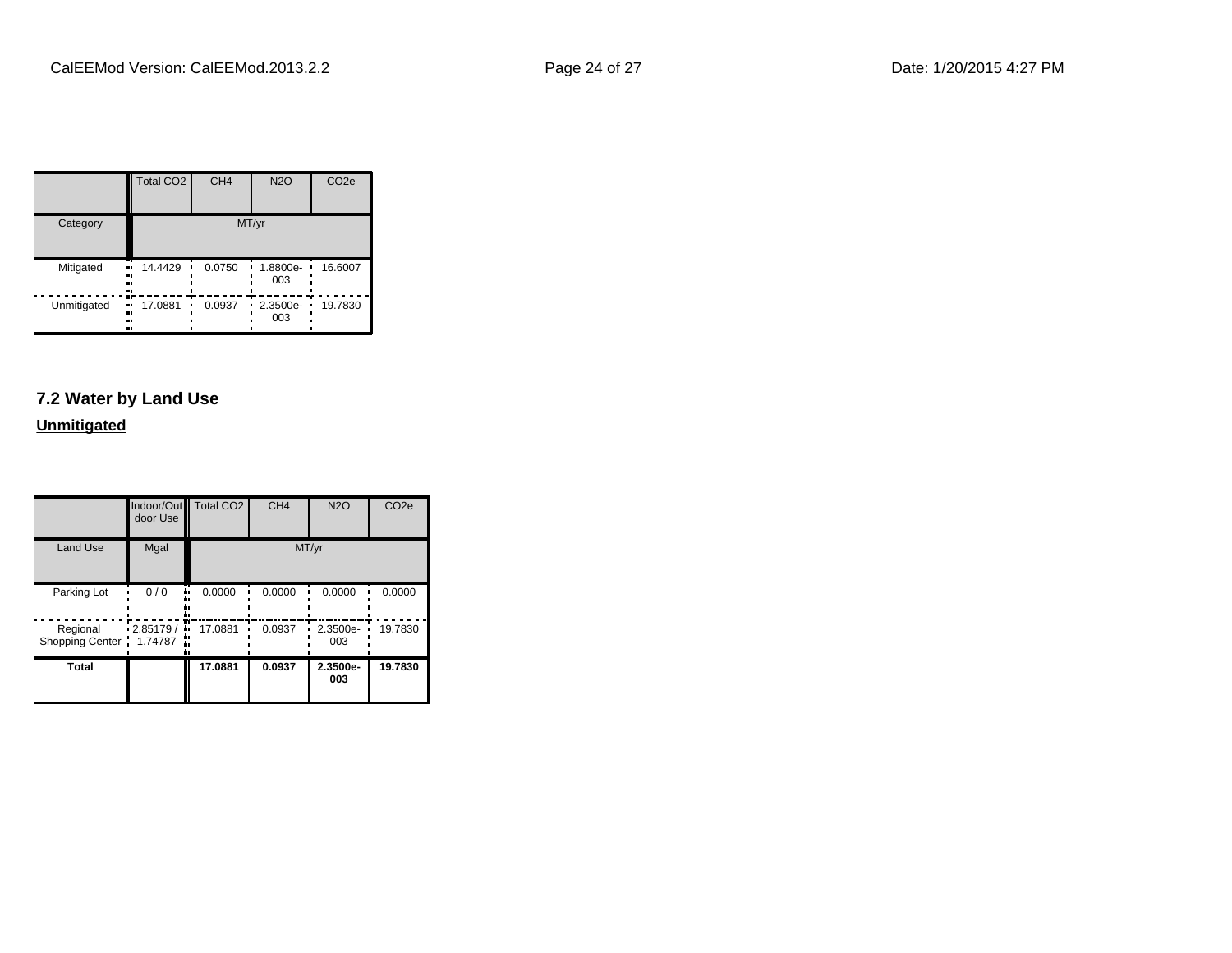### **7.2 Water by Land Use**

#### **Mitigated**

|                                     | door Use                | Indoor/Out Total CO2 | CH <sub>4</sub> | <b>N2O</b>      | CO <sub>2e</sub> |
|-------------------------------------|-------------------------|----------------------|-----------------|-----------------|------------------|
| <b>Land Use</b>                     | Mgal                    |                      |                 | MT/yr           |                  |
| Parking Lot                         | 0/0                     | 0.0000               | 0.0000          | 0.0000          | 0.0000           |
| Regional<br>Shopping Center 1.64125 | $\cdot$ 2.28143 /<br>ш. | 14.4429              | 0.0750          | 1.8800e-<br>003 | 16.6007          |
| Total                               |                         | 14.4429              | 0.0750          | 1.8800e-<br>003 | 16.6007          |

# **8.0 Waste Detail**

# **8.1 Mitigation Measures Waste**

Institute Recycling and Composting Services

# **Category/Year**

|                         | Total CO <sub>2</sub> | CH <sub>4</sub> | <b>N2O</b> | CO <sub>2e</sub> |
|-------------------------|-----------------------|-----------------|------------|------------------|
|                         |                       |                 | MT/yr      |                  |
| Mitigated<br>ш,<br><br> | 0.0000<br>            | 0.0000          | 0.0000     | 0.0000           |
| Unmitigated<br><br>     | 8.2069<br><br>        | 0.4850          | 0.0000     | 18.3923          |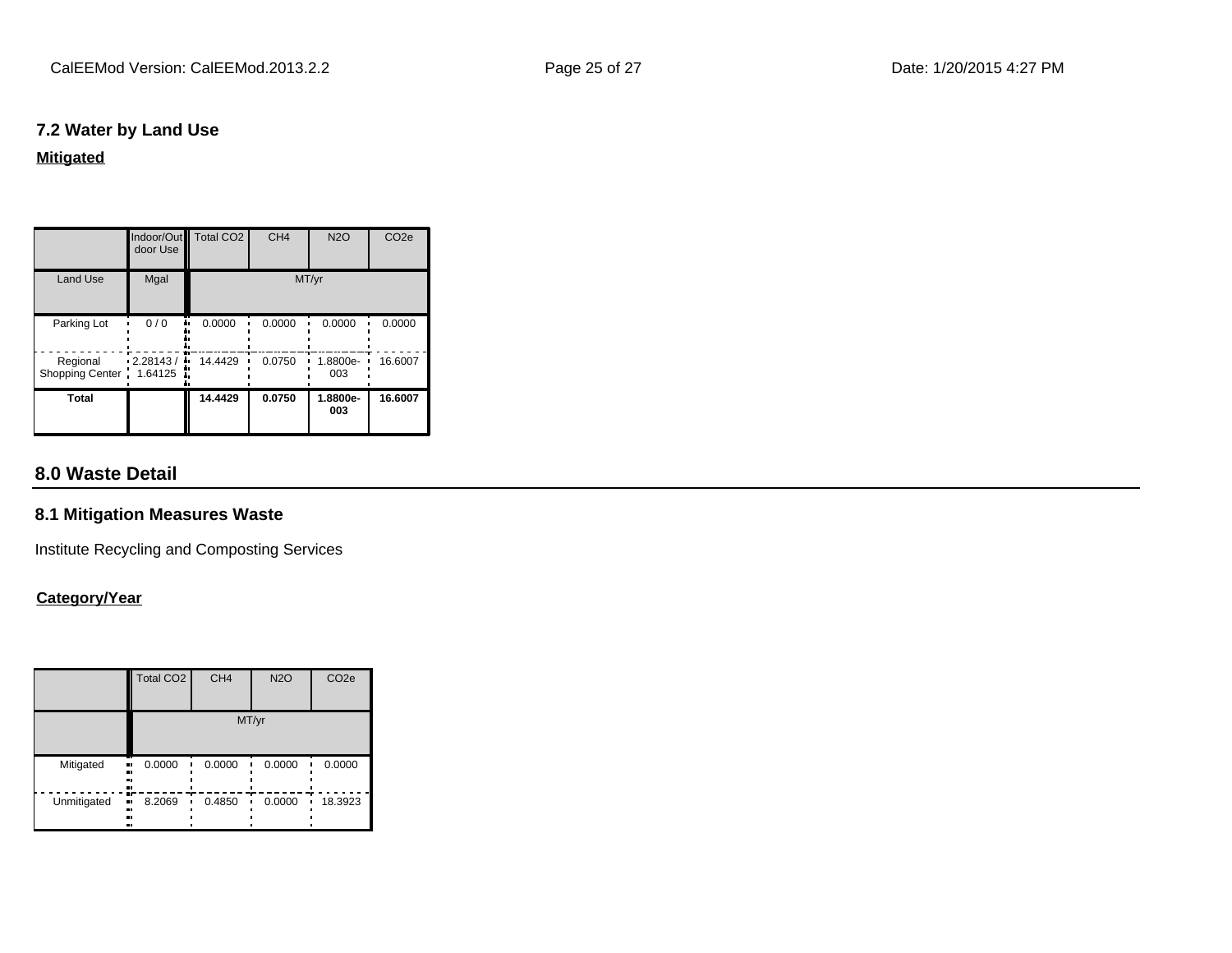# **8.2 Waste by Land Use**

**Unmitigated**

|                              | Waste<br><b>Disposed</b> | <b>Total CO2</b> | CH <sub>4</sub> | <b>N2O</b> | CO <sub>2e</sub> |
|------------------------------|--------------------------|------------------|-----------------|------------|------------------|
| <b>Land Use</b>              | tons                     |                  |                 | MT/yr      |                  |
| Parking Lot                  | 0                        | 0.0000           | 0.0000          | 0.0000     | 0.0000           |
| Regional<br>Shopping Center: | 40.43                    | 8.2069           | 0.4850          | 0.0000     | 18.3923          |
| <b>Total</b>                 |                          | 8.2069           | 0.4850          | 0.0000     | 18.3923          |

#### **Mitigated**

|                              | Waste<br><b>Disposed</b> | <b>Total CO2</b> | CH <sub>4</sub> | <b>N2O</b> | CO <sub>2e</sub> |  |  |
|------------------------------|--------------------------|------------------|-----------------|------------|------------------|--|--|
| <b>Land Use</b>              | tons                     | MT/yr            |                 |            |                  |  |  |
| Parking Lot                  |                          | 0.0000           | 0.0000          | 0.0000     | 0.0000           |  |  |
| Regional<br>Shopping Center: |                          | 0.0000           | 0.0000          | 0.0000     | 0.0000           |  |  |
| <b>Total</b>                 |                          | 0.0000           | 0.0000          | 0.0000     | 0.0000           |  |  |

# **9.0 Operational Offroad**

| Equipment Type | Number | Hours/Day | Days/Year | Horse Power | ∟oad Factor | Type<br>Fuel |
|----------------|--------|-----------|-----------|-------------|-------------|--------------|